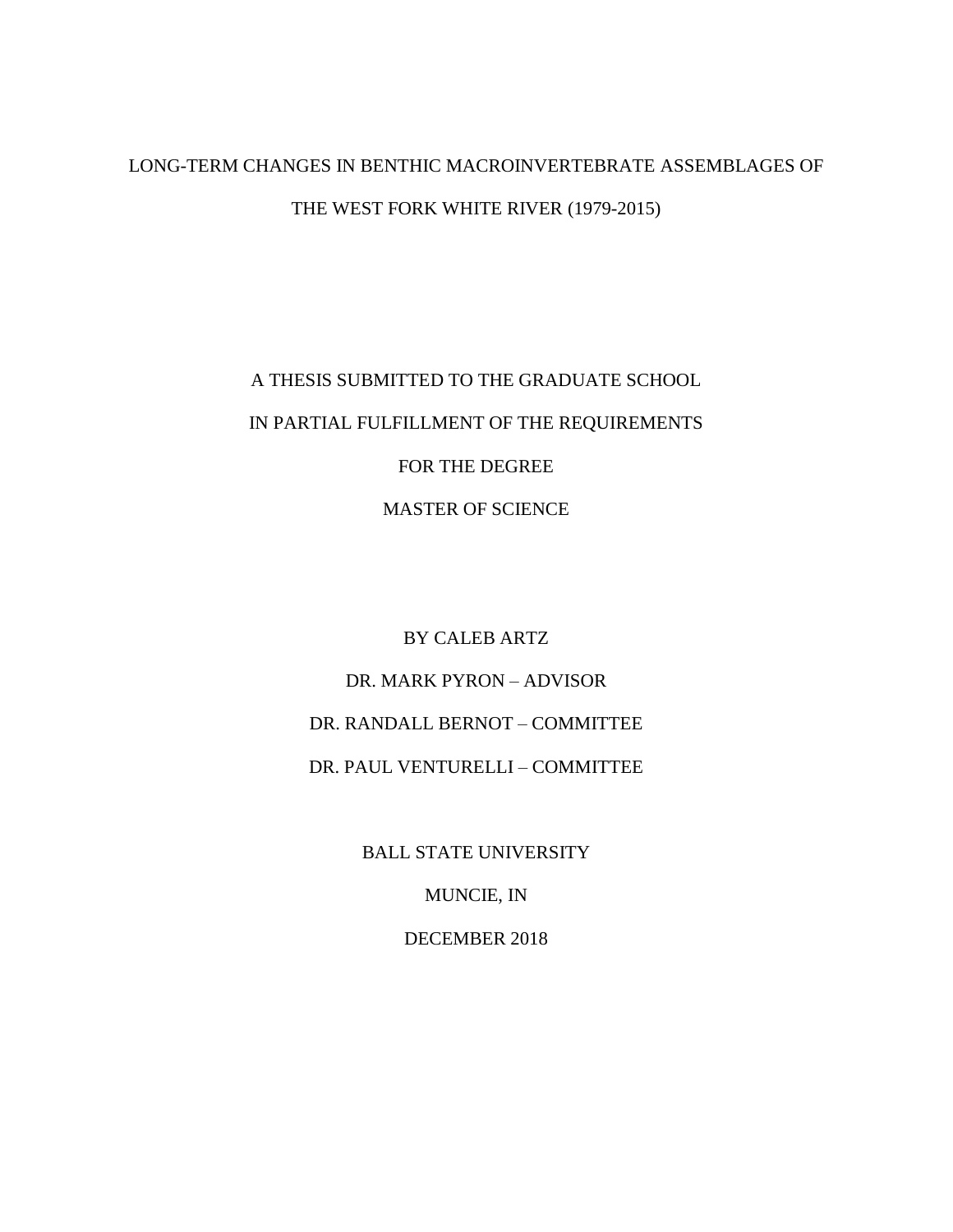# **Table of Contents**

| Page |
|------|
|      |
|      |
|      |
|      |
|      |
|      |
|      |
|      |
|      |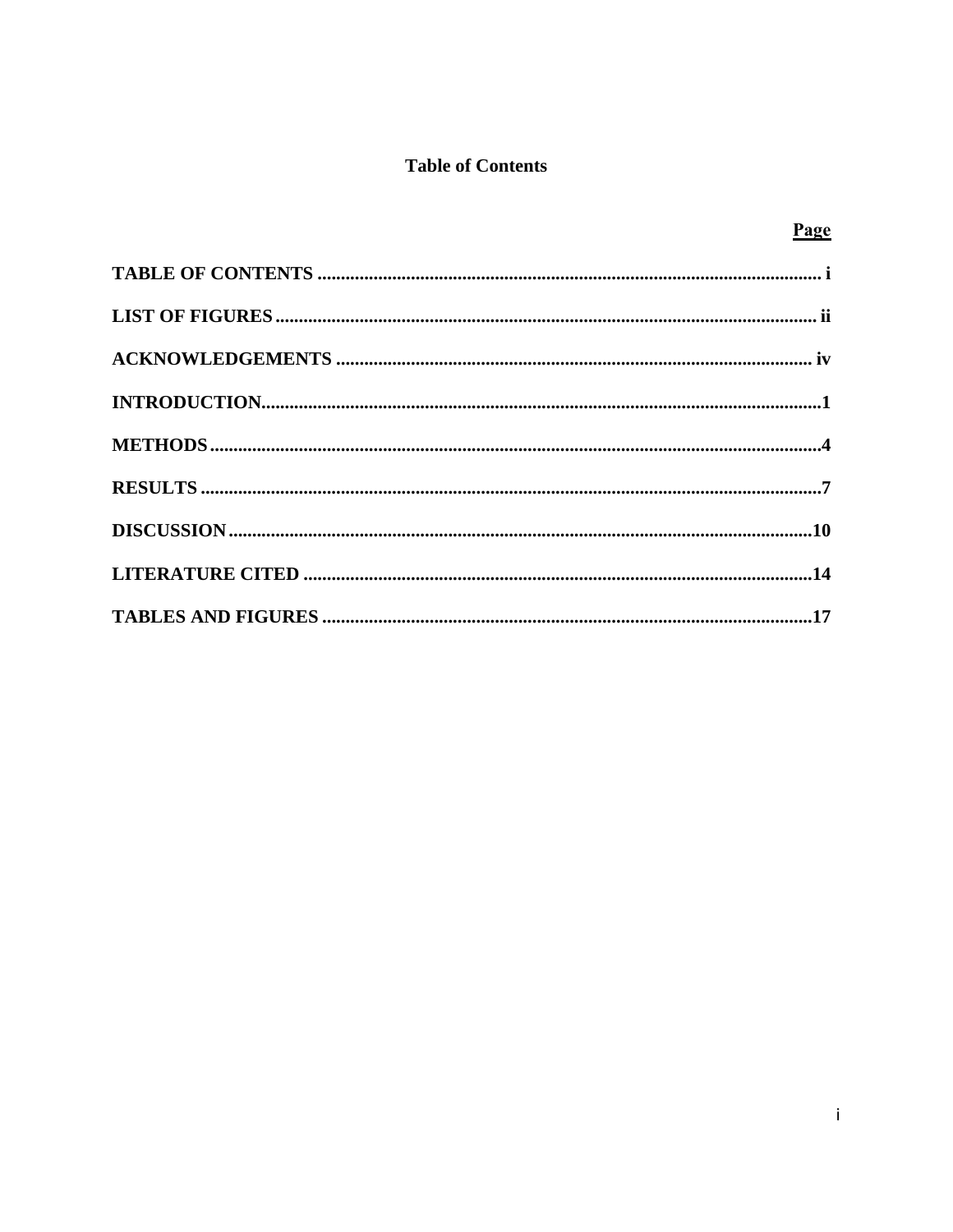# **LIST OF FIGURES**

| <b>Figure</b><br><b>Page</b>                                                                                                                                                                                                                                                             |
|------------------------------------------------------------------------------------------------------------------------------------------------------------------------------------------------------------------------------------------------------------------------------------------|
| 1. Sample sites on the mainstem West Fork White River for benthic macroinvertebrate from<br>1979-2015. Sites are black dots and the ellipsis approximates Muncie city limits 17                                                                                                          |
| 2. Taxa richness of benthic macroinvertebrates in annual collections on the mainstem West Fork                                                                                                                                                                                           |
| 3. Non-metric multidimensional scaling biplot of temporal trends in macroinvertebrate<br>assemblages for 1979-2015 West Fork White River. Decades are represented by ellipses,<br>families are indicated by red crosses. Highest loading score taxa are indicated on axes19              |
| 4. Decadal time series plot of mean relative abundance of dominant benthic macroinvertebrate                                                                                                                                                                                             |
| 5. Non-metric multidimensional scaling biplot of spatial patterns of macroinvertebrate<br>assemblages of the West Fork White River 1979-2015. Families are indicated by red crosses<br>and ellipses represent different river location. Highest loading score taxa are indicated on axes |
| 6. Mean relative abundance of <i>Elmidae</i> and <i>Hydropsychidae</i> by river reach for samples collected                                                                                                                                                                              |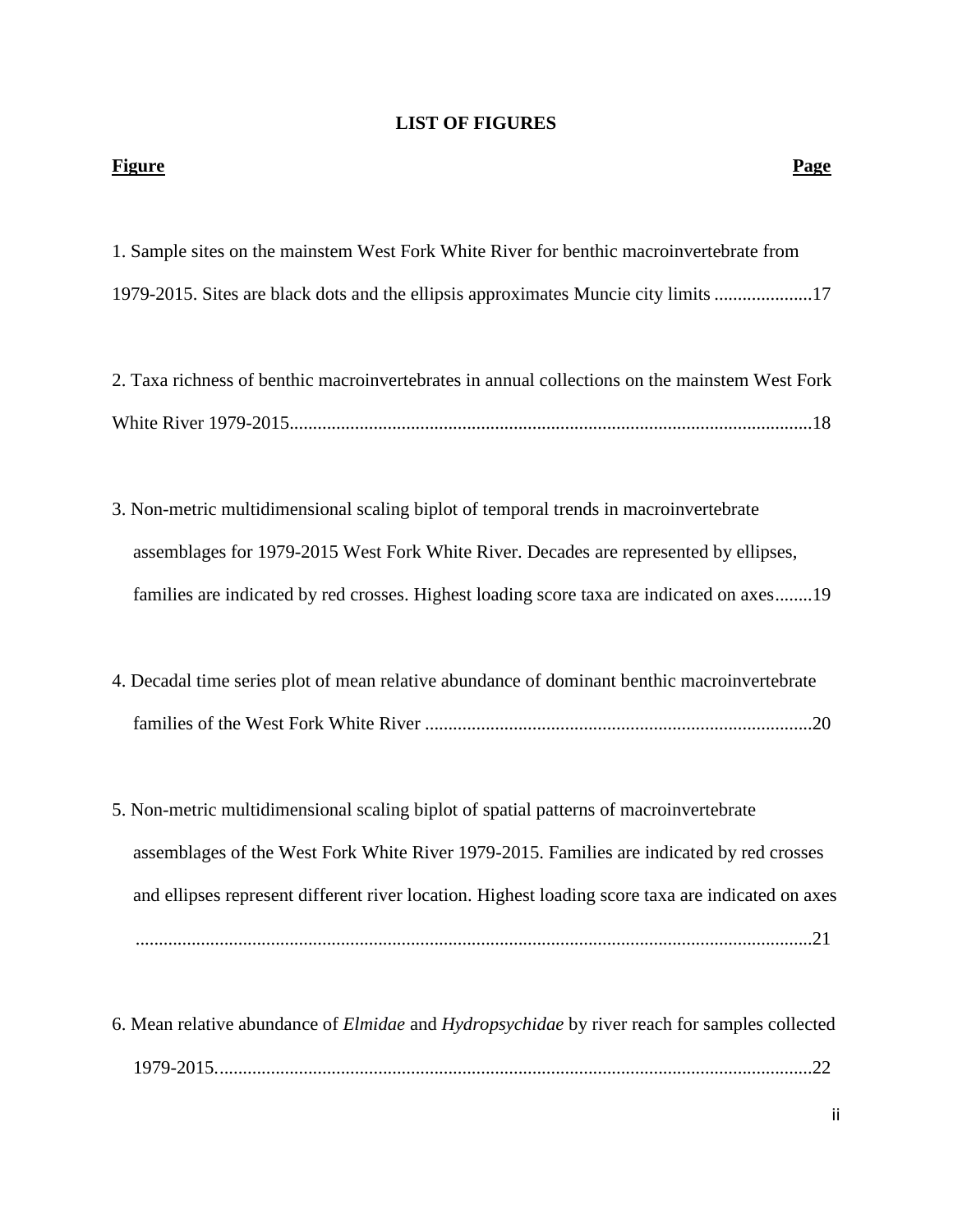- 7. Non-metric multidimensional scaling biplots of temporal trends by river reach for benthic macroinvertebrates of the West Fork White River. Highest loading score taxa are indicated on axes .........................................................................................................................................23
- 8. Non-metric multidimensional scaling bitplots of spatial trends by decade for benthic macroinvertebrate collections for the West Fork White River. Highest loading score taxa are indicated on axes ....................................................................................................................24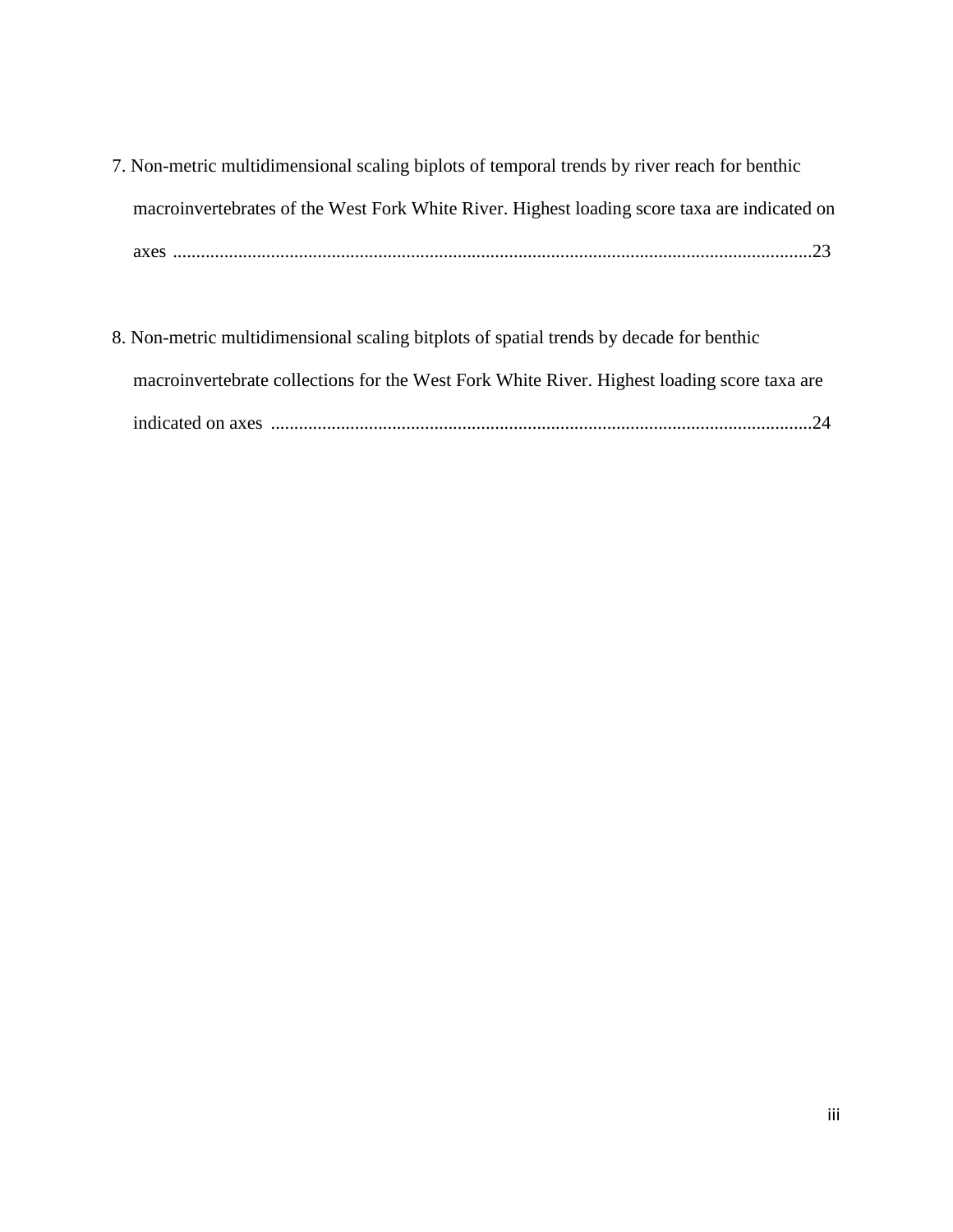## **Acknowledgements**

This research was possible due to the Muncie Sanitary District's Bureau of Water Quality and their continual effort to establish quality ecological data for the West Fork White River. Thank you to Laura Bowley for providing access to the macroinvertebrate dataset and guidance when interpreting data. I would like to thank Ball State University for providing facilities and supplies to conduct this research. Thank you to Randy Bernot and Paul Venturelli for providing insight into unique ecological questions. Special thanks to Jeff Robbins in creating a map. Additionally, I would like to thank Mark Pyron and his family for supporting me throughout this process.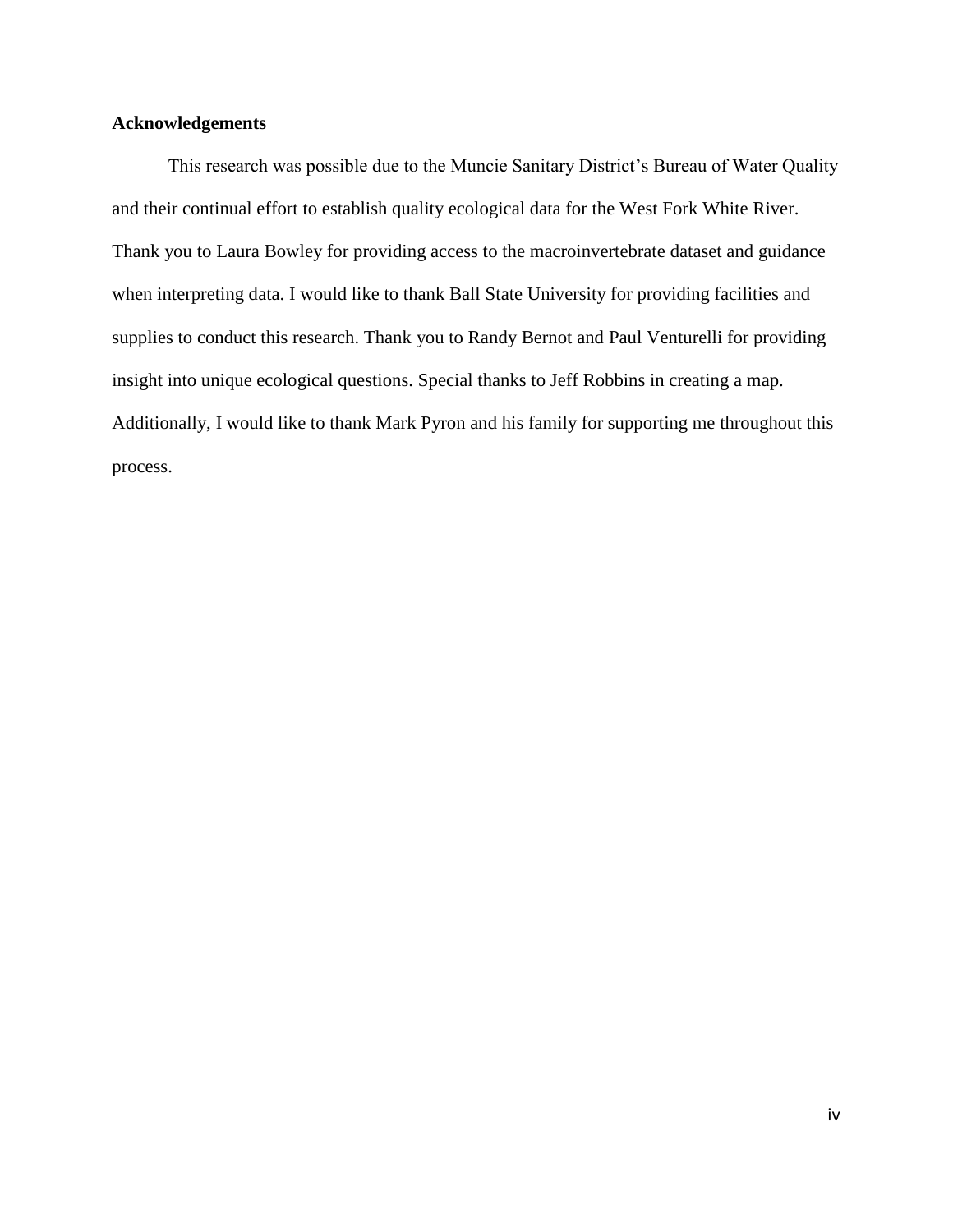#### **Introduction**

Benthic macroinvertebrates are frequently used for rapid bioassessment of water resources (Resh, Norris, and Barbour, 1995). Aquatic macroinvertebrate assemblage data provide assessment of biodiversity, water quality, hydrology and overall stream health. Due to the high variability among taxa in trophic functions and sensitivity, benthic macroinvertebrates are frequently used as water quality indicators (Cairns and Pratt, 1993). Temporal variation in macroinvertebrate assemblages is influenced by landuse, hydrologic alterations, pollution, and urbanization, resulting in long-term assemblage shifts (Usseglio-Polatera, and Beisel, 2002). Macroinvertebrate assemblages are also influenced through long-term and seasonal changes in precipitation and temperature (Pletterbauer, Melcher, and Graf, 2018), predator-prey interactions (Boelter et al., 2018), and habitat availability (Buss et al., 2004). Long-term temporal data provide insight into the intricate abiotic and biotic interactions resulting from natural or anthropogenic causes (Jackson and Füreder, 2006). For example, Stone and Wallace (1998) observed spatial and temporal variation within macroinvertebrate communities using taxonomy and trophic relationships following long-term changes in riparian and stream quality.

The White River, Indiana is a predominately agricultural watershed, but historic urban and industrial impacts resulted in poor water quality (Chauret et al, 2001). Throughout the early to mid-1900's a natural gas boom brought large scale industrialization to Muncie, Indiana (Lynd and Lynd, 1937). Increased industrial and municipal point source pollution was discharged from urban areas of the West Fork White River (Martin and Craig, 1990). Large volumes of municipal pollution reach the river through combined sewage overflows, which release raw sewage during heavy rain events (Martin et al., 1996). Other major sources of pollution to the river are from agricultural nonpoint sources (Martin et al. 1996).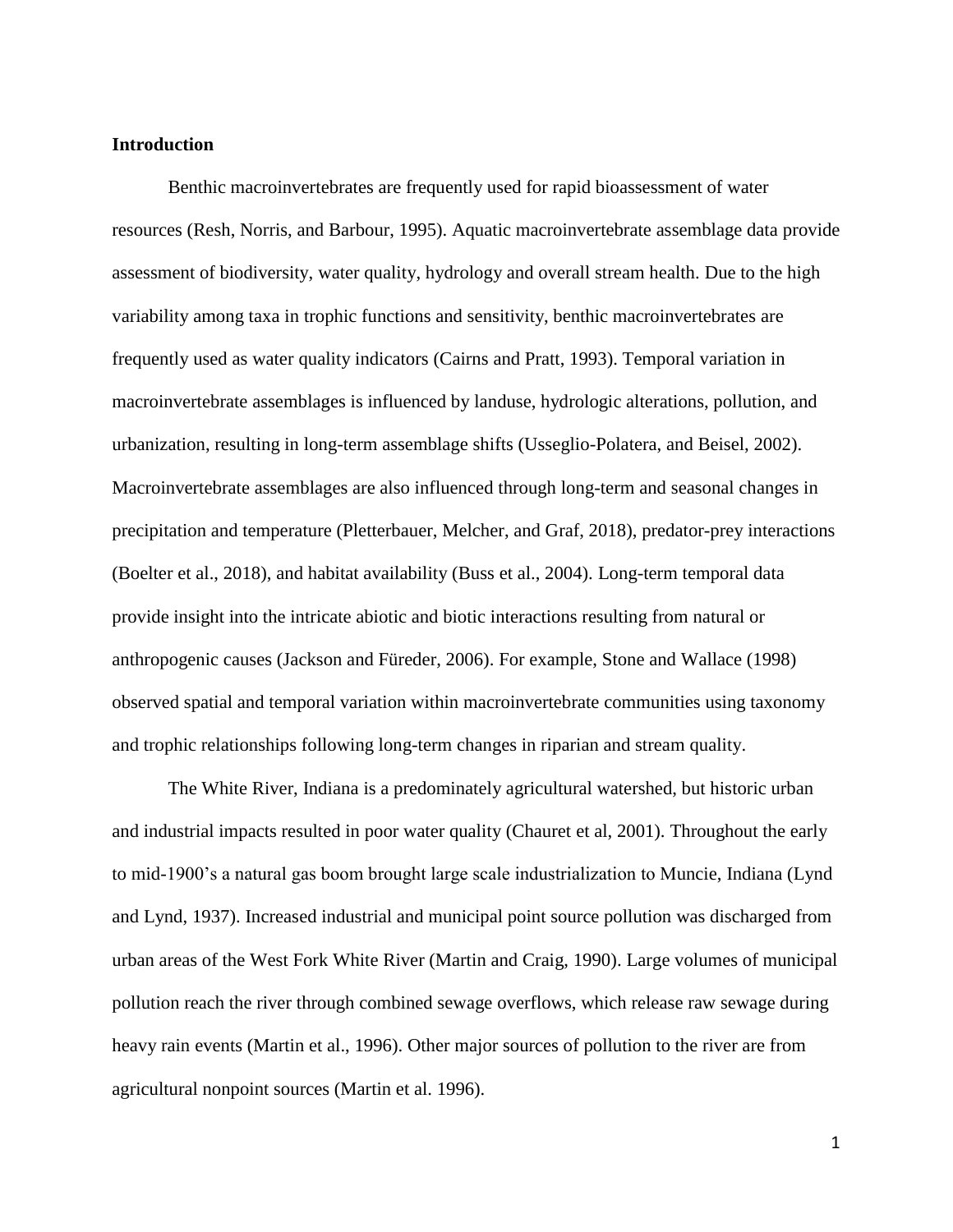Compared to other US river basins, the White River has high concentrations of pesticides at both urban and agriculture sites (Martin et al., 1996). Additionally, trace element concentrations in streambed sediments are generally high but rarely exceed the aquatic life criteria (Martin et al., 1996).

Prior to the Clean Water Act (CWA) in 1972 the West Fork White River was impacted by high concentrations of ammonia, cyanide, and heavy metals (Conrad, 2017). Post-CWA the Muncie Sanitary District's Bureau of Water Quality (BWQ) was tasked with monitoring water quality of the West Fork White River through Muncie, IN. In addition to monitoring water quality, the director John Craddock also monitored the biological community through annual fish and macroinvertebrate collections. The BWQ monitors multiple macroinvertebrate indices annually (Bowley, 2018). Annual monitoring surveys resulted in availability of these long-term benthic macroinvertebrate data.

The objectives of this study were to characterize the spatial and temporal variation in macroinvertebrate assemblages using taxonomy, trophic traits, and sensitivity traits during a 30 year period. We hypothesized that there was a major change in assemblage structure of macroinvertebrates in the West Fork White River following the 1972 CWA. We predicted that changes in water quality practices influenced and increased taxa richness and relative abundance of taxa. Spatial variation from upstream to downstream in taxon abundance was expected with land-use modifications and agricultural point/non-point source pollution. We expected urban and downstream communities to be different from upstream communities due to differences in landuse practices, and municipal pollutant discharge among river reaches. We predicted increased abundances of specialized trophic types and sensitive taxa due to decreases in heavy metal concentrations, following large-scale reductions in industrialization. Characterization of temporal

 $\mathfrak{D}$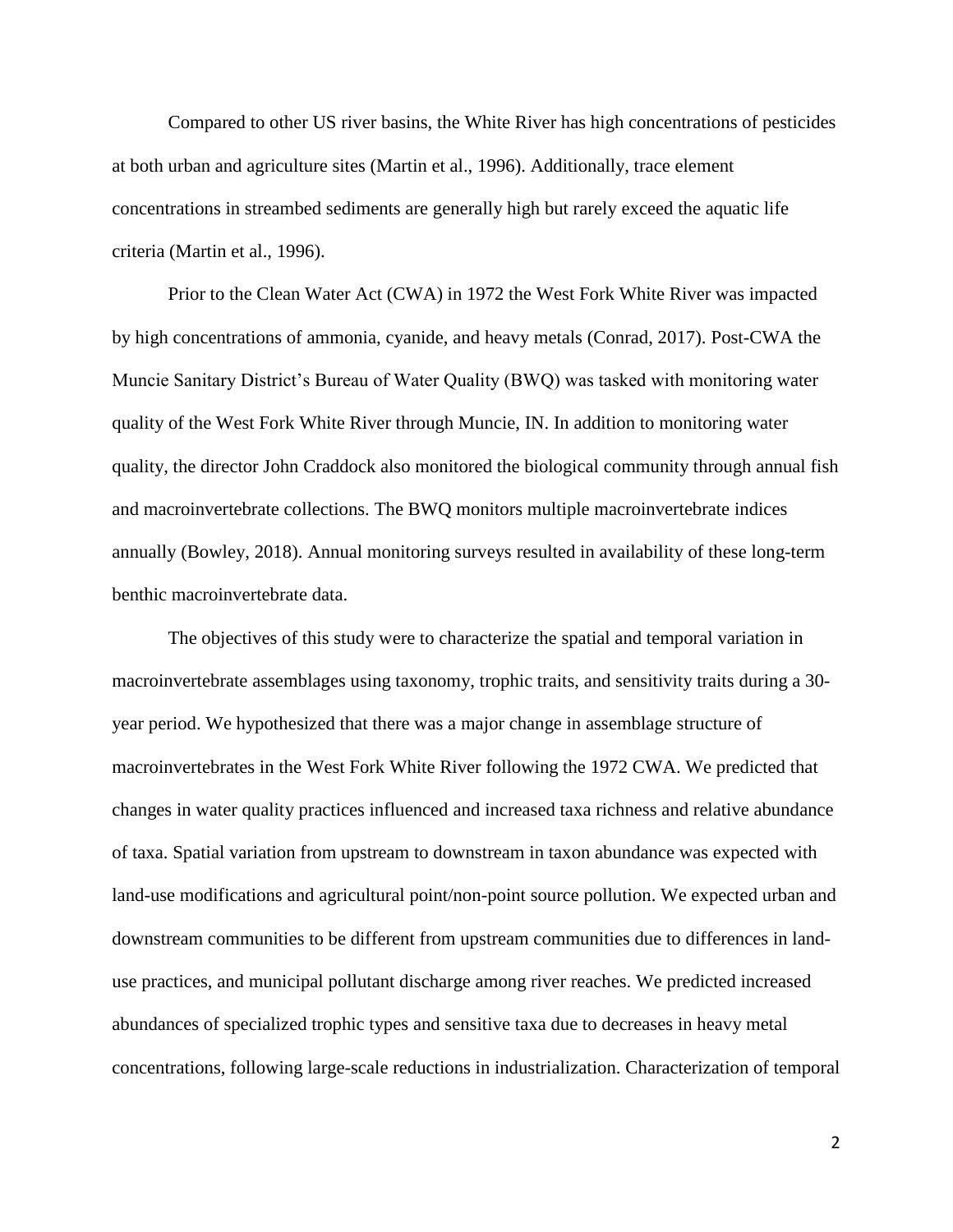and spatial variation among macroinvertebrate communities can provide an assessment of how large-scale changes in water quality practices from the CWA affected benthic macroinvertebrate communities in the West Fork White River in Muncie, Indiana.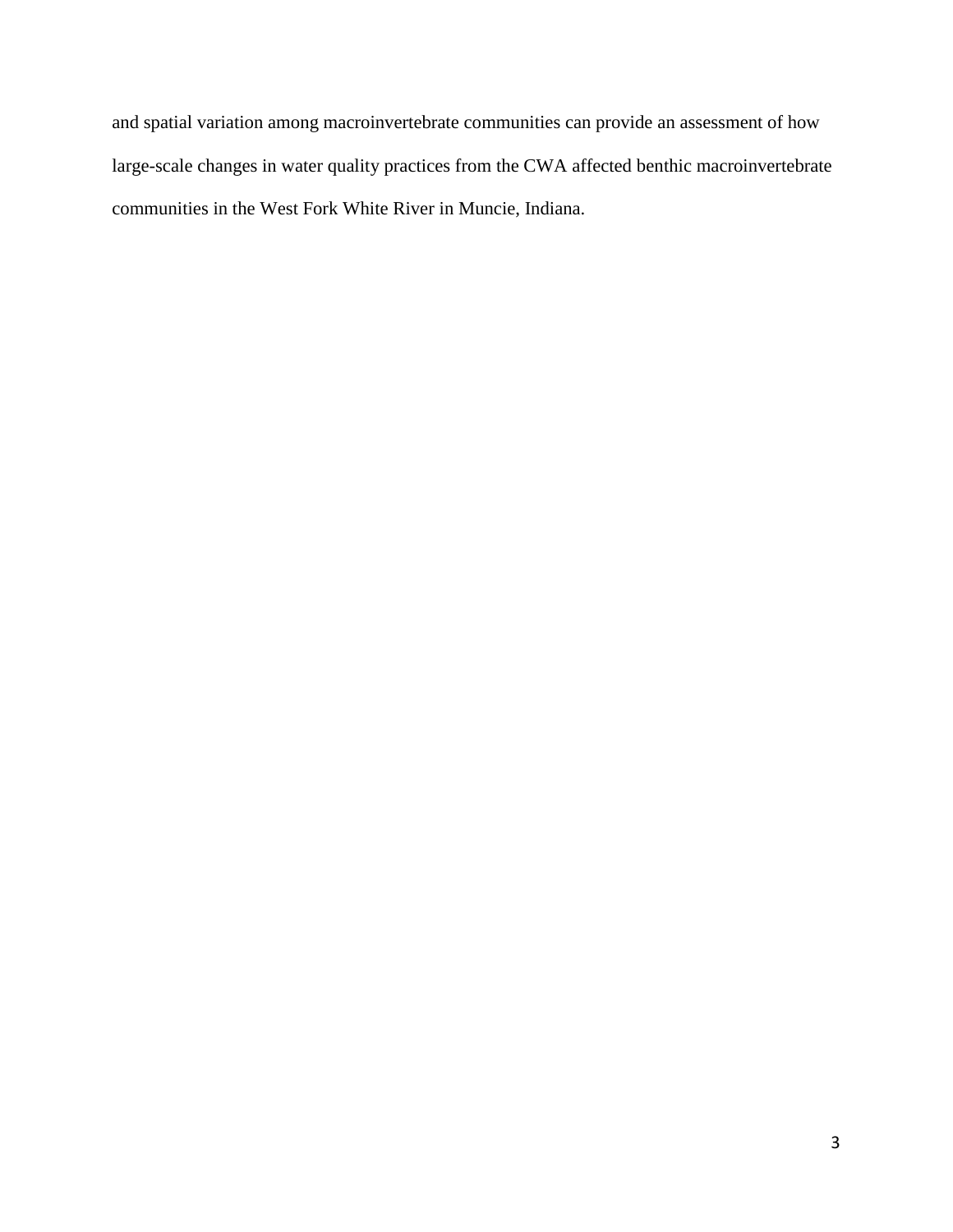#### **Methods**

#### *Field Collections*

Macroinvertebrates were collected by the Muncie Sanitary District's Bureau of Water Quality during monitoring surveys on the West Fork White River and its tributaries in Delaware and Randolph County, IN. Ten sites located on the mainstem of the West Fork White River were sampled annually from 1979-2015 (Figure 1). From 1979-2008 the BWQ used an in-house protocol for macroinvertebrate collections (Craddock, 1980). Minor modifications of the sampling procedure occurred through the period. After 2007, to gain consistency among local samples, the protocol from the Indiana Department of Environmental Management (IDEM) was used. We excluded data collected in 2008 as it was distinctly modified from other collection methods. In 2009, IDEM used the Rapid Bioassessment Protocol using d-nets, similar to previous sampling. In 2010, IDEM adopted a Multi-habitat Macroinvertebrate Collection Procedure (mHAB), similar to the BWQ original method, with the exception of using only one sampler. The mHAB method includes a one-min riffle kick, if there is no riffle a mid-stream kick is used, and a 12-min 50 m bank sample (Bowley, 2018). After a six-time elutriation, samples were poured through a #30 USGS sieve, and contents were subsampled for 15 min (Bowley, 2018). Macroinvertebrates were identified in a BWQ lab to lowest taxonomic level.

#### *Data Analysis*

We used family-level taxonomy for macroinvertebrates because all data were not to the same resolution. Potential taxonomic errors were omitted from the data when we detected them (e.g., erroneous taxon names) and we deleted terrestrial macroinvertebrates. Collections were reported as abundance of taxa collected at sites. Taxa abundance at sites was summed to create annual abundance and a pearson correlation analysis was used to determine if taxa richness increased.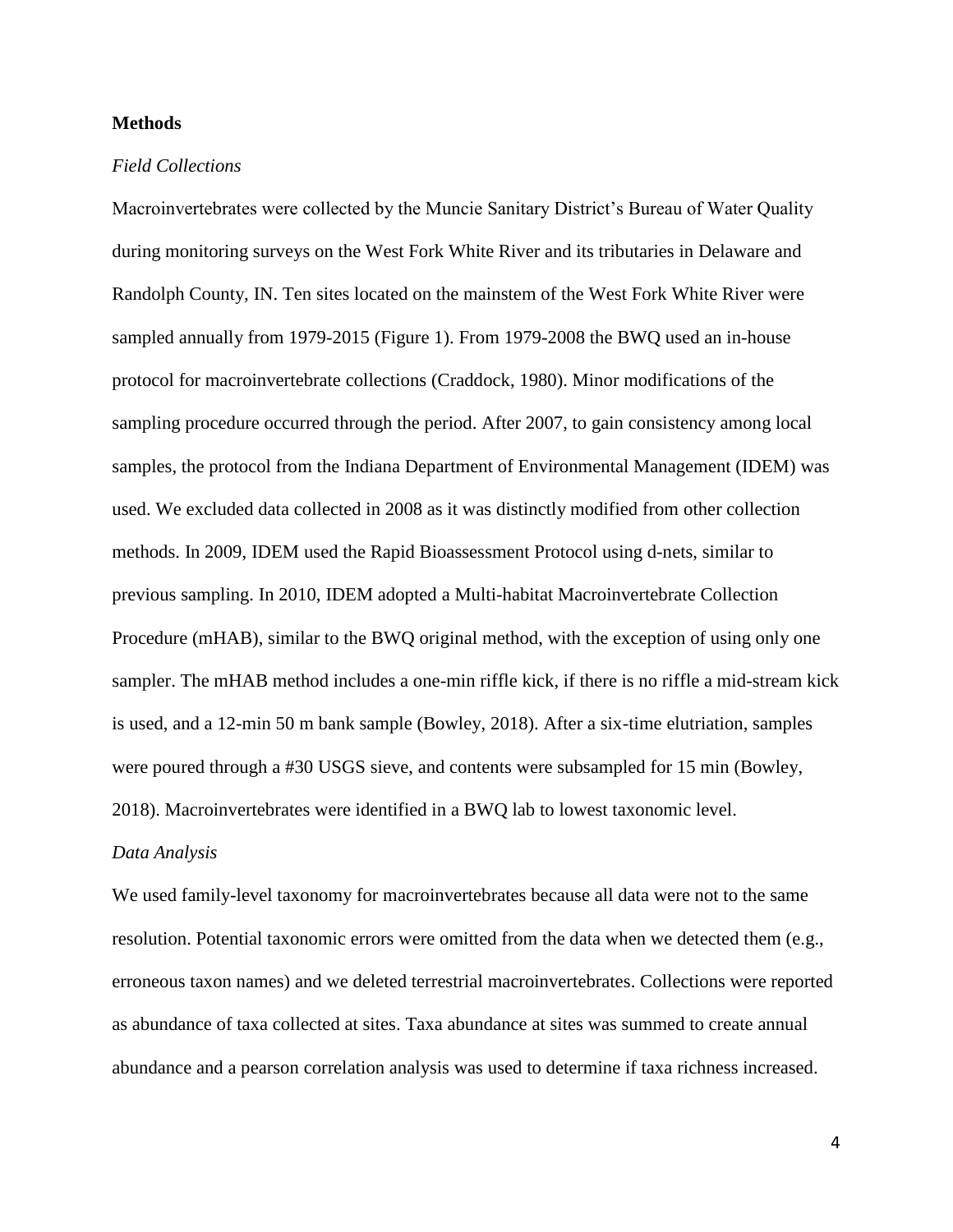We used nonmetric multidimensional scaling (NMDS) in R (R Core Team, 2016) using the vegan package version 2.4-2 (Oksanen, 2017; ordiellipse and anosim functions) to summarize temporal and spatial relationships. Variation in macroinvertebrate family abundances were represented by pairwise Bray-Curtis distances in the NMDS and reduced to a two-dimensional configuration. Final configurations were calculated 20 times from a random starting arrangement, and the lowest stress for permutations was used. Stress  $\leq 0.20$  is considered useful for pattern analysis (Clarke, 1993). NMDS is useful to graphically represent large ecological datasets with fewer distribution assumptions (Kenkel and Orlció, 1986).

We defined river reaches as upstream, urban, and downstream of Muncie, Indiana for analyses. Upstream and downstream sites were beyond Muncie city limits, and urban sites were within city boundaries. We combined annual collections into decades to detect temporal variation that was not obvious in our pilot analyses of annual collections. For example, years 1980-1989 were grouped and the ordiellipse function created ellipses around data within the NMDS bi-plot that represented those years. The same process was used to plot data for spatial analyses. Anosim was used to test for statistical differences among decades and spatial trends.

Macroinvertebrate families were classified into trophic and sensitivity traits and tested for temporal variation using the same analyses as above. Trophic relationships were obtained from Merritt and Cummins (1996) and Hauer and Resh (2011). Sensitivity trait scores were from Barbour et al. (1999). We used a sensitivity scale of 0-10, with 0 the most sensitive and 10 the least sensitive. In long term literature 'rarity' has different meanings and implications, where taxa might be only temporally rare, but common in long-term analysis (Resh et al., 2005). We selected not to use the common 5% rarity cutoff for taxa because the resulting assemblage was reduced to only five families. We identified rare taxa as 0.05% of total abundance and excluded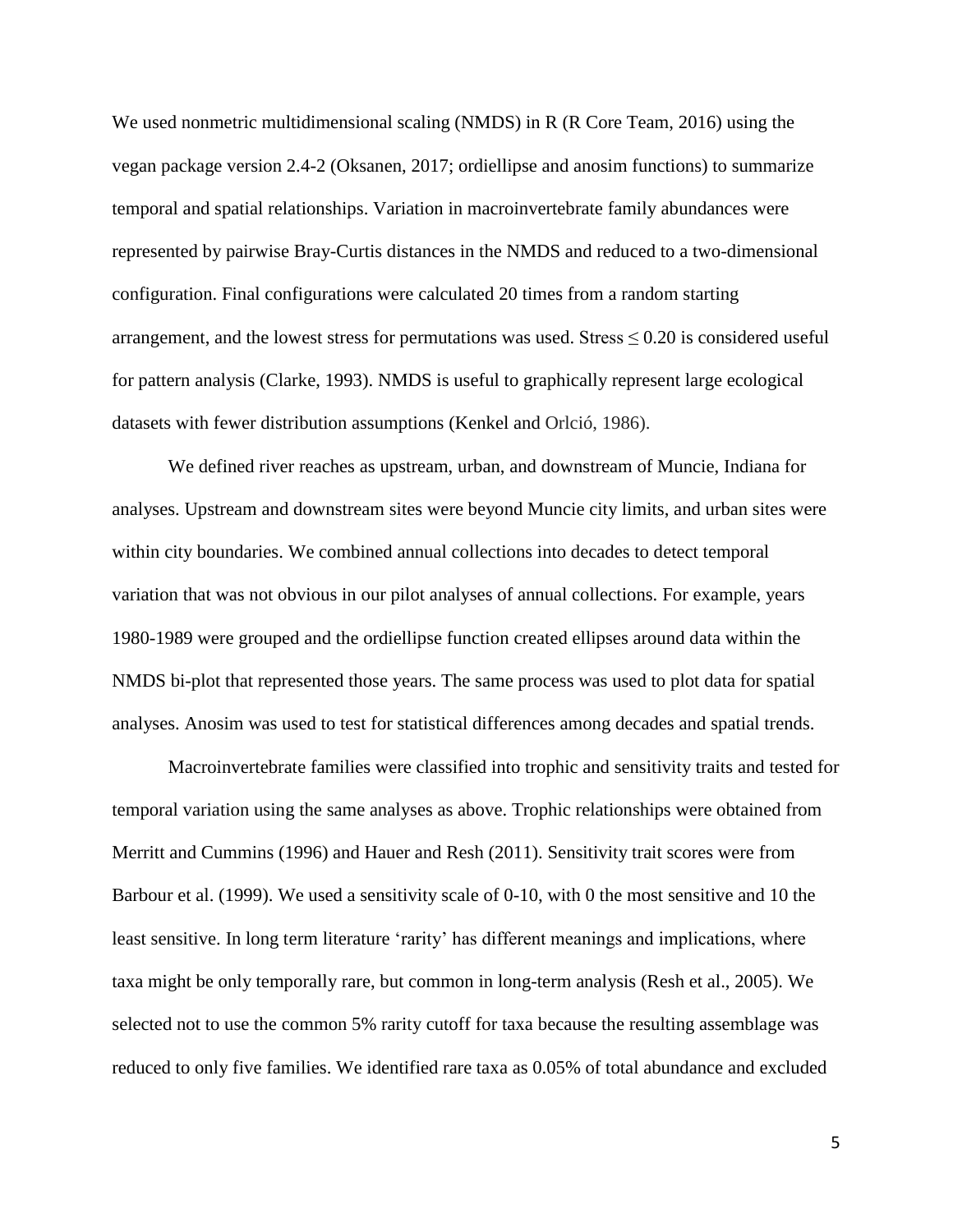them from further analyses. We also  $log(x + 1)$  transformed abundance data prior to analyses as data had three orders of magnitude in abundance variation. Analyses were repeated with rare taxa and we found similar temporal and spatial trends.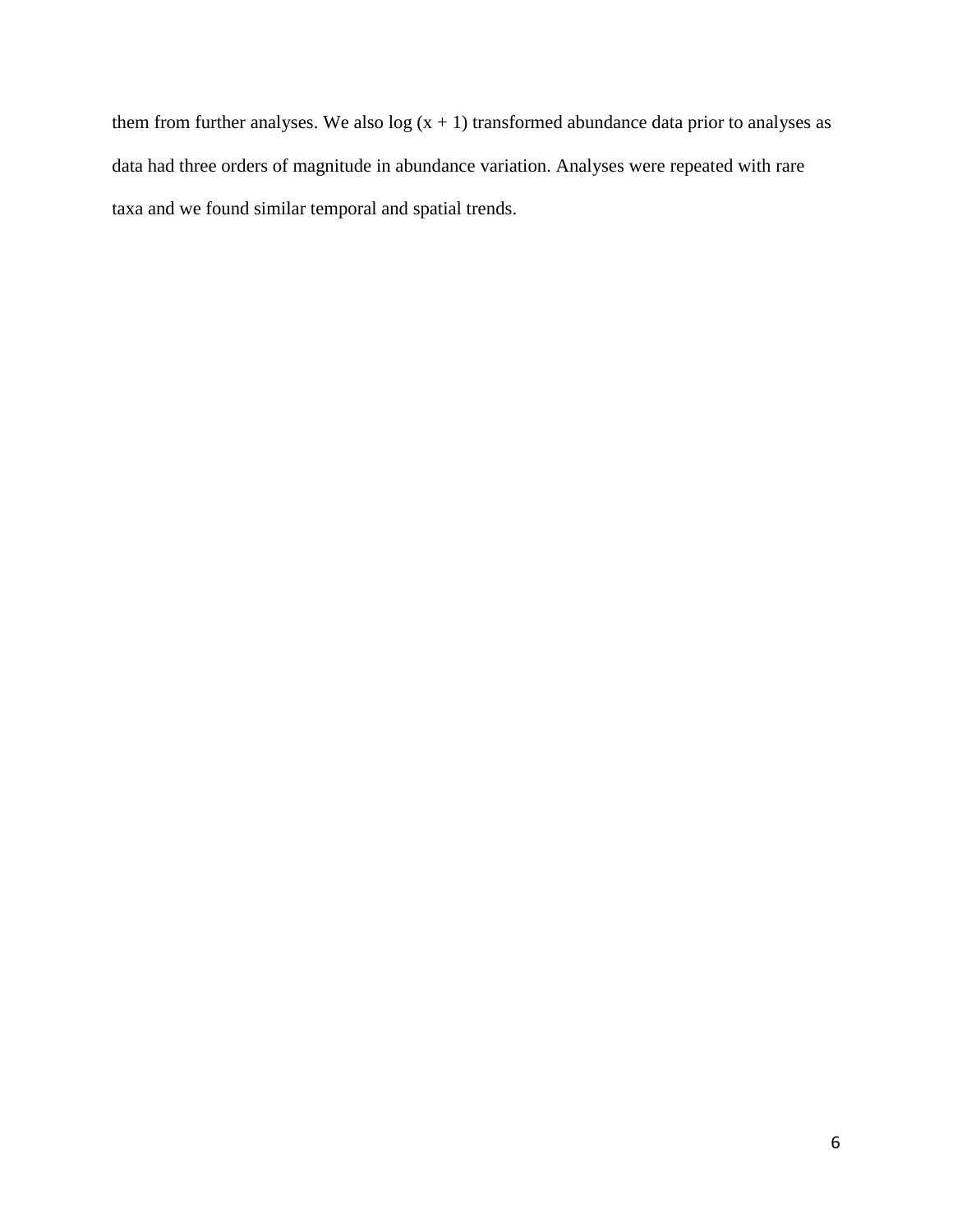#### **Results**

Our dataset consisted of 33 years of collections from 1979-2015. Data from 1989, 1990, 2003, and 2008 were omitted due to sampling or data inconsistencies, resulting in 77 families and 92,477 individuals. Taxa richness increased over the study (*r* = 0.62, Fig. 2). Our NMDS used 27 taxa with 87,569 individuals, after deleting rare taxa. Three phyla were present continuously throughout the data set. Annelida included *Glossiphoniidae*, and *Oligochaeta. Oligochaeta* was included in analyses based on abundance variation throughout the time period. Mollusca consisted of two families, *Cyrenidae* and *Physidae*. Arthropoda comprised 21 families. Arthropod taxa were in 8 orders, Amphipoda (1), Coleoptera (3), Diptera (2), Ephemeroptera (6), Hemiptera (5), isopoda (1), Odonata (2), and Trichoptera (1). The five taxa (insect families) with highest abundances were *Hydropsychidae* (Trichoptera), *Chironomidae* (Diptera), *Elmidae* (Coleoptera), *Coenagrionidae* (Ephemeroptera), and *Caenidae* (Ephemeroptera) that comprised ~55% of all individuals. *Hydropsychidae* comprised 19.7% of the total dataset. *Chironomidae* 12.2%, *Elmidae* 11.3%, *Coenagrionidae* 6.4%, and *Caenidae* comprised 5.4% of all individuals collected.

The NMDS identified high temporal variation as assemblage structure differed significantly among decades (stress: 0.14, R: 0.45,  $p \le 0.01$ ) (Fig. 3). Dominant taxa ( $\ge 5\%$  of collection) varied throughout the study. Dominant taxa during the 1980's were *Hydropsychidae, Coenagrionidae, Chironomidae, Elmidae,* and *Baetidae*. In the 1990's dominant taxa were slightly different with *Hydropsychidae, Elmidae*, *Chironomidae*, *Caenidae*, and *Hydrophilidae* in the highest abundance. The 2000's resulted in a change in dominant taxa with *Elmidae* (22% of collection) more dominant than *Hydropsychidae*. Additional changes in dominant taxa through the 2000's include *Leptohyphidae* that replace *Hydrophilidae*. Finally, dominant taxa in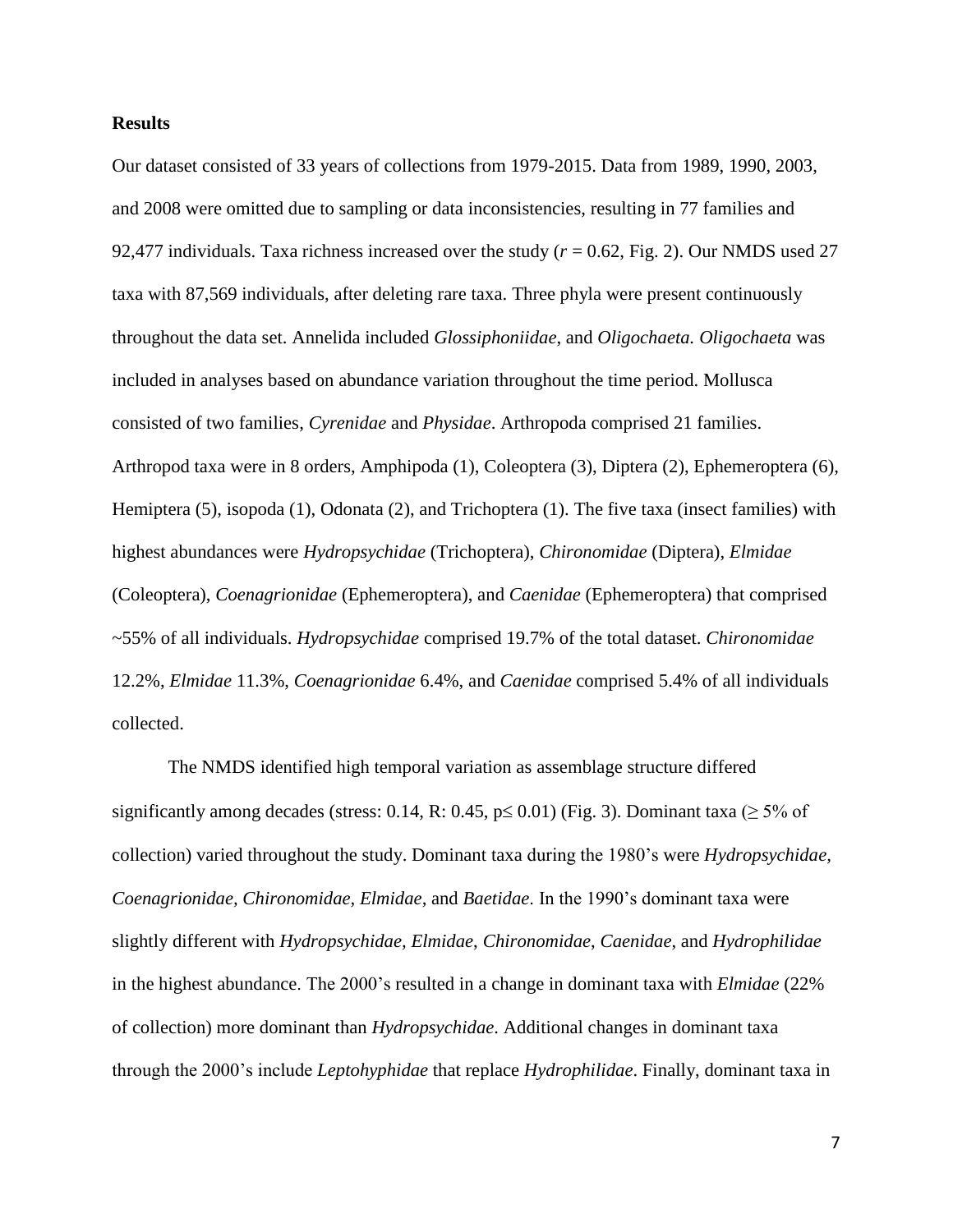the 2010's consisted of *Hydropsychidae, Chironomidae, Elmidae*, *Veliidae*, and *Leptohyphidae* (Fig. 4). Major changes in abundance of several families occurred from 1980-2000 (e.g., *Elmidae* 16% increase*,* and *Coenagrionidae* 12.7% decrease). Additionally, *Elmidae* taxa abundance from 2000-2015 decreased 10.7%.

Spatial analyses indicated significant differences by river location (stress: 0.20, R: 0.32,  $p \leq 0.01$ ) (Fig. 5). Exploratory analyses of spatial groups showed differences in relative abundance of families at upstream, urban, and downstream sites (e.g., *Chironomidae* and *Elmidae*) (Fig. 6). *Chironomidae* comprised 16% of all individuals at urban sites, 12% downstream, and 7% upstream. *Elmidae* varied by river location and comprised 11% of collection at urban sites, 7% downstream, and 15% upstream.

We detected five trophic traits: collectors, filterers, predators, scrapers, and shredders. Dominant trophic traits were collectors that comprised 53% of individuals, and predators at 33% of individuals. Filterers, scrapers, and shredders comprised ~14% of individuals collected. Sensitivity traits were distributed into seven values (2,4,5,6,7,8,9). Individuals in families that tended to be more sensitive to disturbance (scores 2-5) comprised ~52% of total abundance, and less sensitive families comprised ~48% of individuals. The highest abundance (42.7%) of individuals were scored with a sensitivity score of 4. The relative abundance of the five trophic traits among decades and river location had no noticeable changes. No major changes were found in sensitivity scores by decade or river location. NMDS and anosim analyses by trophic relationship and sensitivity did not result in significant temporal or spatial patterns.

Individual river locations by decade resulted in a similar significant decadal variation pattern for each location in NMDS analyses in Fig. 7 (downstream reach: stress: 0.15, R: 0.42,  $p \le 0.01$ ), (urban reach: stress: 0.15, R: 0.39,  $p \le 0.01$ ), (upstream reach: stress: 0.17, R: 0.41,  $p \le$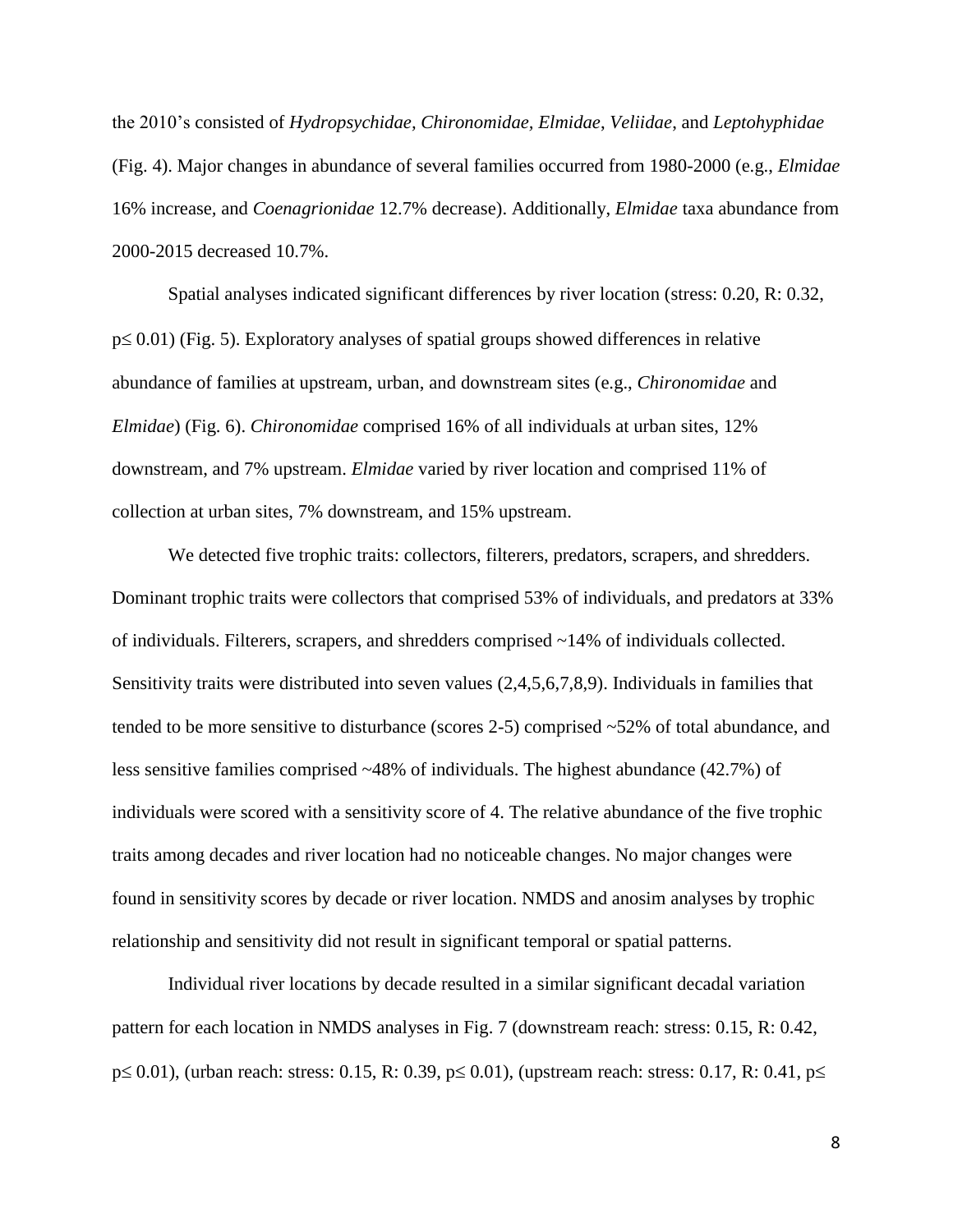0.01. We found significant differences among river locations for macroinvertebrate assemblages by decade in NMDS analyses in Fig. 8 (1980s: stress: 0.14, R: 0.61,  $p \le 0.01$ ), (1990s: stress: 0.13, R: 0.54,  $p \le 0.01$ ), (2000s: stress: 0.14, R: 0.32,  $p \le 0.01$ ), (2010-2015: stress: 0.16, R: 0.14,  $p \le 0.05$ ).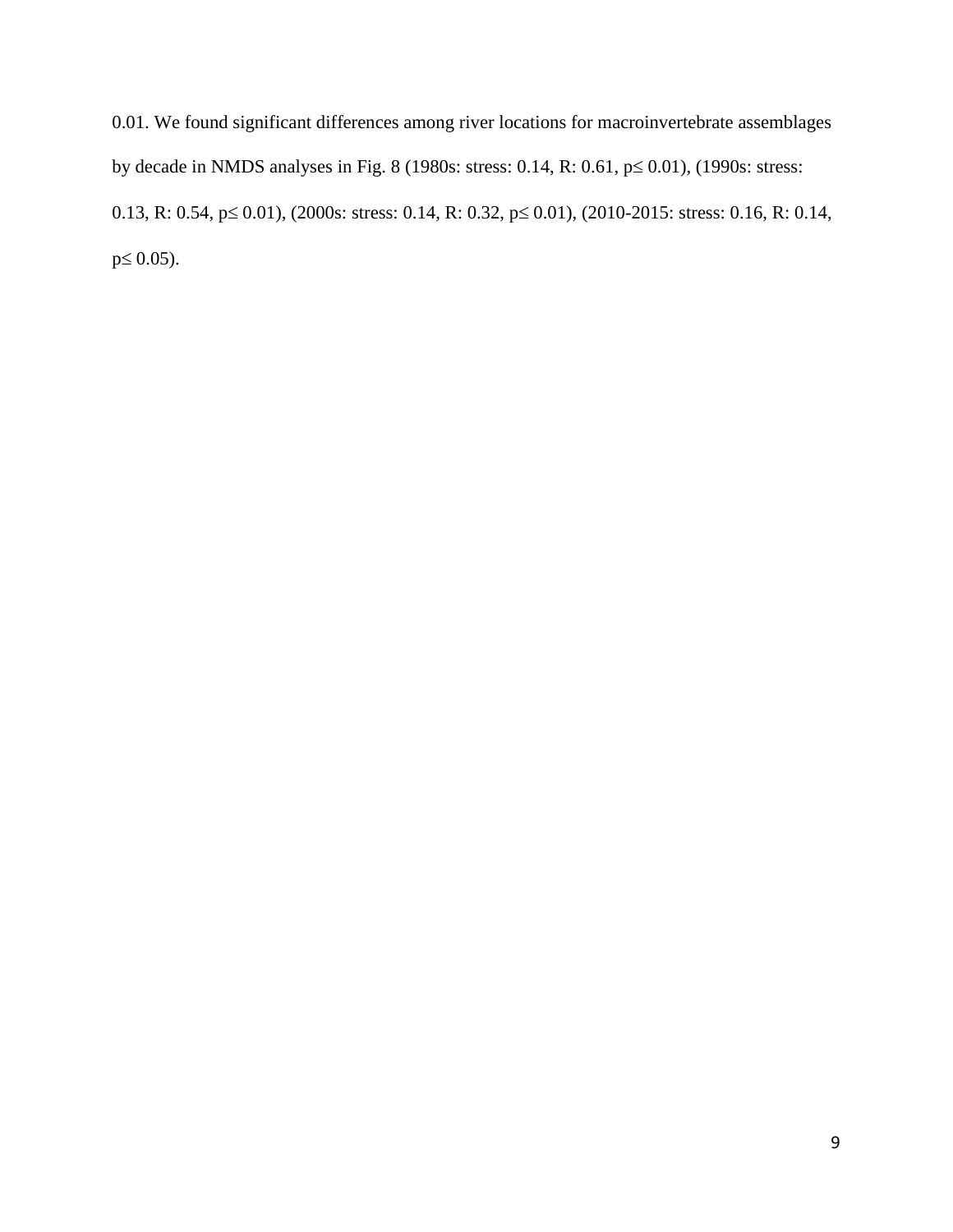#### **Discussion**

We detected major changes in macroinvertebrate assemblage structure of the West Fork White River in Muncie during a 30-year period. The variation that we observed was likely responses to decreased point source pollution following the Clean Water Act of 1972. Significant temporal and spatial trends (Figs. 3 and 5) were likely a result of changes in water quality practices. We found high variation in relative abundances of the dominant taxa during this period, that likely caused the temporal patterns in NMDS analyses. The largest increase in abundance was for *Elmidae* from 1980-2000, likely due to improved water quality practices and reductions in hydrologic alterations (Conrad, 2017). Other studies of benthic macroinvertebrates found that large changes in anthropogenic practices directly impacted community composition (Azrina et al., 2006). For example, *Elmidae* taxa require well-oxygenated flowing water (Elliott, 2008). Point source discharge was reduced throughout the White River basin after 1980 (Martin and Craig, 1990). These reductions likely provided increased habitat with suitable dissolved oxygen for taxa like *Elmidae,* and resulted in increased relative abundance after 1980. *Coenagrionidae* had the largest reduction in relative abundance during this period. Damselfly communities are strongly influenced by predator-prey interactions of fish communities (McPeek, 1998). Increased abundances of fishes that prey on benthic insects (largemouth bass *Micropterus salmoides*, golden shiner *Notemigonus crysoleucas*, white crappie *Pomoxis annularis*) after 1980 were observed by Holloway, Doll, and Shields (2018) in a long-term study of the White River, Indiana.

Additional modifications to the West Fork White River during this period included reductions in nutrient discharge, industrial pollutants, and hydrologic alteration (Martin et al., 1996). A major change in socioeconomic status of citizens in the West Fork White River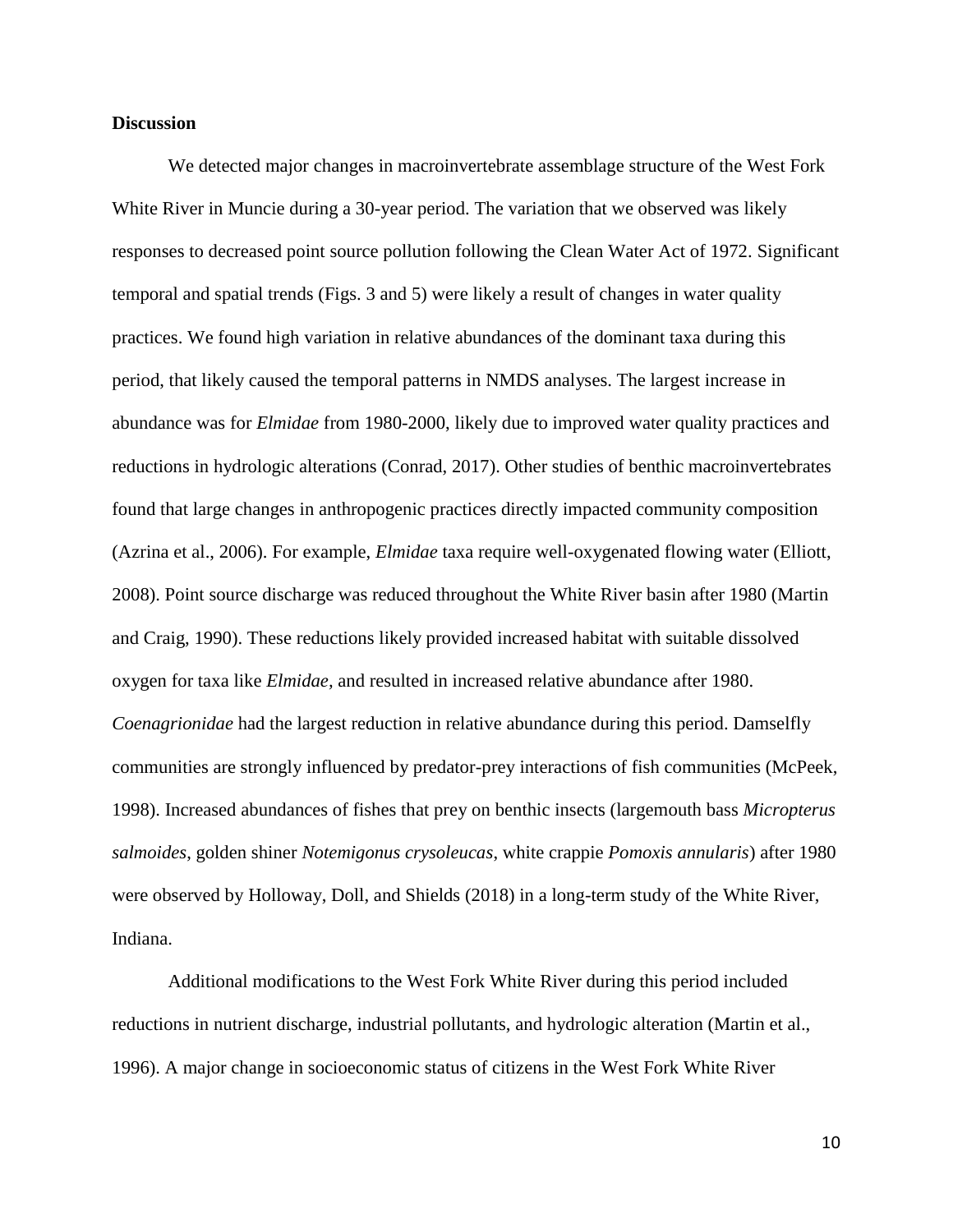watershed occurred simultaneously (Tamney and Johnson, 1983). Muncie was an industrial manufacturing city at the turn of the  $20<sup>th</sup>$  century, but the majority of this industry is gone. Impacts from industry were primarily point-source pollution that included heavy metals and other wastes (Conrad, 2017). Holloway, Doll, and Shields (2018) reported significant reductions in heavy metal concentrations from 1980-2016 throughout the West Fork White River in Muncie, Indiana. Heavy metals including iron in industrial effluent alter macroinvertebrate abundance, species composition, and relative abundances of sensitive taxa (Nedeau et al., 2003). Other current and historic major human impacts to the White River include sewage discharge and agricultural landuse (Martin et al. 1996). The city of Muncie currently treats sewage prior to release, but nutrients and pharmaceuticals are still present (Bunch and Bernot 2011, Veach and Bernot 2011).

Macroinvertebrate assemblages that are upstream from Muncie likely have been different from urban and downstream sites due to watershed size differences, agricultural land use, and urban impacts. Watershed land use is predominately agriculture: the area of Delaware County is 253,000 acres and approximately 152,000 acres are corn and soybeans (Tedesco et al., 2011). Agriculturally influenced streams significantly impact the total number of EPT taxa and community composition (Richards, Host, and Arthur, 1993). We found that *Chironomidae* and *Elmidae* displayed the greatest spatial difference in relative abundance. *Chironomidae* abundance was higher at urban and downstream sites, likely because members of this family tent to have a high tolerance to changes in water chemistry parameters (Shimba, Mkude, and Jonah, 2018). Urban and downstream sites had greater influence from urban land-use, urban stream channelization, and current impacts from combined sewage overflows. *Elmidae* had the highest relative abundance at upstream sites. Decreased channelization at upstream sites may result in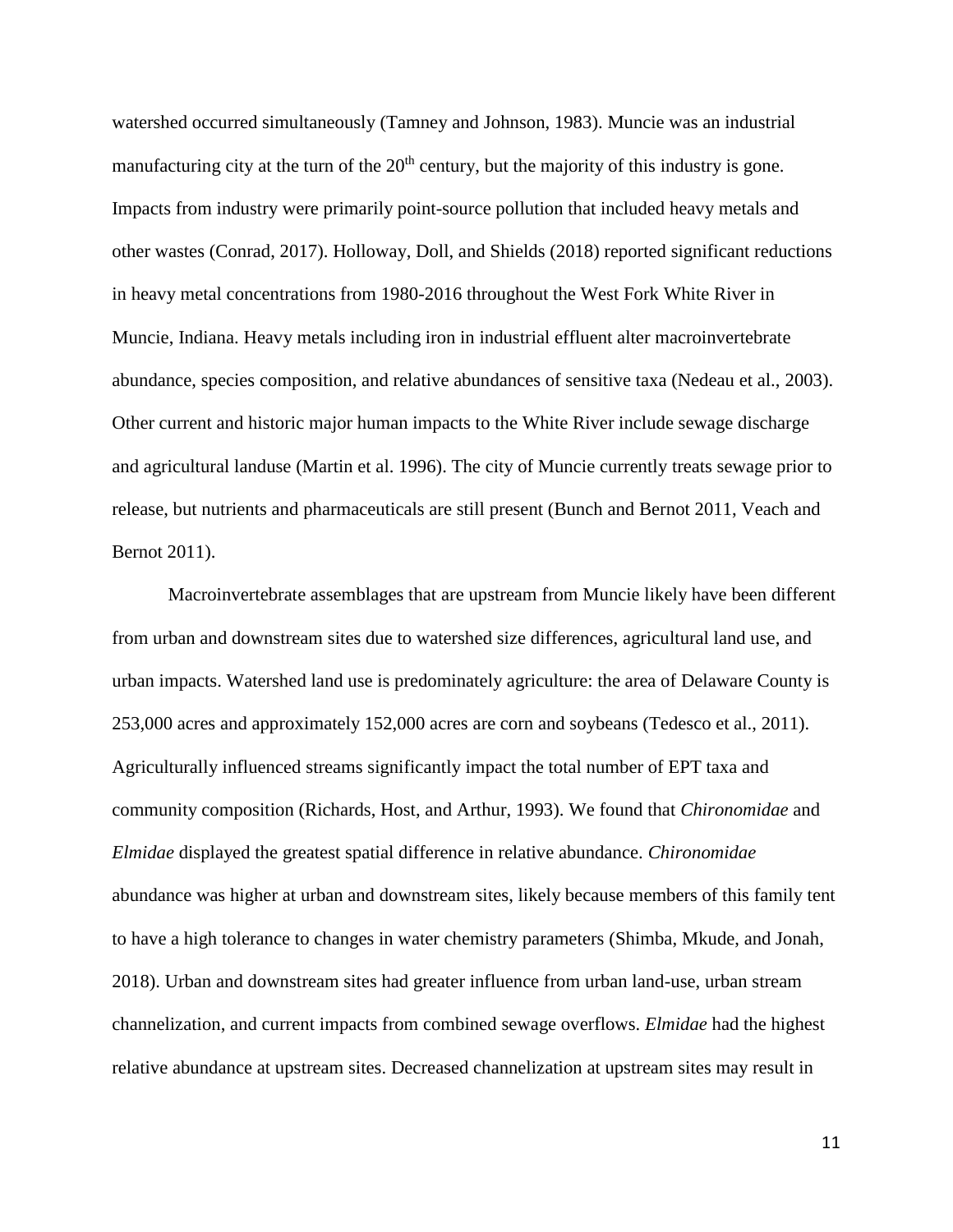increased riffle-run development, and suitable habitat for *Elmidae*. Hydrologic regime variability provides necessary temporal and spatial variation in benthic macroinvertebrate assemblages (Resh et al., 1988).

We used trophic and sensitivity traits as an alternative to taxonomy, because we expected that organisms with similar trophic relationships and sensitivity to react similarly to human impacts. Floury et al. (2013) showed that long-term macroinvertebrate communities became dominated by taxa that are generalist for pollution-tolerance. In addition, Vaughan and Ormerod (2012) found that macroinvertebrate communities were resilient to long-term anthropogenic disturbances. However, we were limited to defining sensitivity and trophic relationships at the family level. Our results may differ if taxa were categorized by genus or species for sensitivity and trophic traits (Merritt and Cummins 1996). The West Fork White River fish assemblage in the early 1980's changed from being dominated by pollution-tolerant taxa to an assemblage currently dominated by sensitive taxa, likely following reductions in heavy metal concentrations (Holloway, Doll, and Shields, 2018). We predict a similar trend in macroinvertebrate assemblages with analyses at lower taxonomic levels.

We observed increased taxa richness that corresponded with increased water quality practices. However, Bowley (2018) reported decreased Shannon-Weiner Diversity Index (H') scores, decreased Macroinvertebrate Index of Biotic Integrity (mIBI), decreased intolerant taxa, and increased dipteran abundance, % non-insects, and % of collectors/filterers for 2017 collections. The improvements we detected from 1980-2015 might have reached an upper limit for this watershed.

We identified significant differences in temporal and spatial assemblages of benthic macroinvertebrates of the West Fork White River. Further analyses into the mechanisms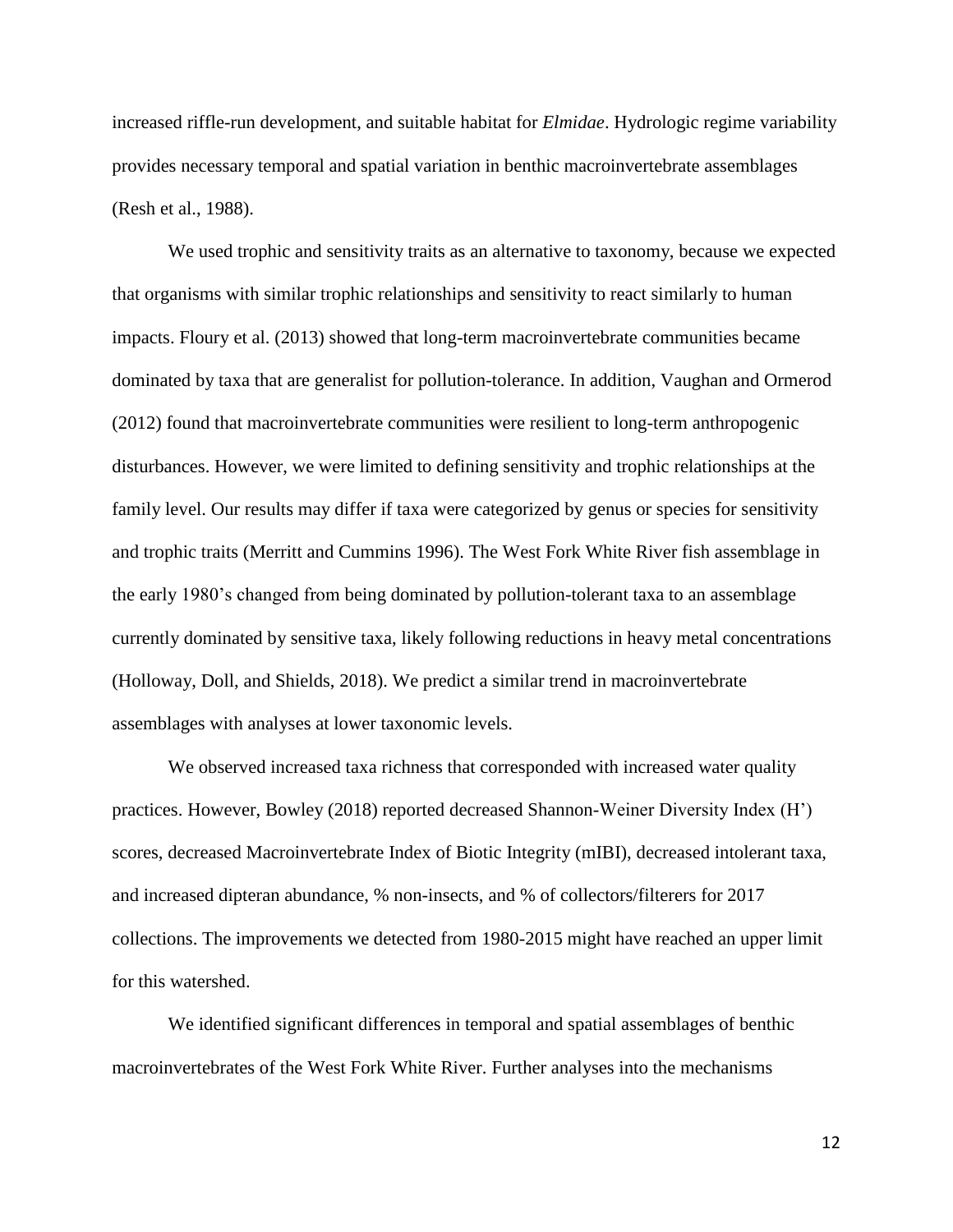influencing temporal and spatial variation could include detailed benthic macroinvertebrate community metrics collected by the BWQ. Analyses of these metrics with heavy metal concentrations and variation in the fish assemblages (Holloway, Doll, and Shields, 2018) may reveal details for unique temporal and spatial changes of macroinvertebrate assemblages.

Future restoration activities for the river have the potential to further modify to the ecosystem. The removal of low-head dams is predicted to restore some degree of natural hydrology, and thereby change the composition of the benthic macroinvertebrate assemblage (Poff et al. 1997). In addition, re-routing runoff during heavy rain events will mitigate the current impacts of combined sewage overflows. Reduction in sewage effluent has direct effects on community composition and distributions of benthic macroinvertebrates (Wright et al. 1995). In summary, we identified variation during a 30-year period in macroinvertebrate assemblages of the West Fork White River in Muncie, Indiana that corresponded to improvements in water quality.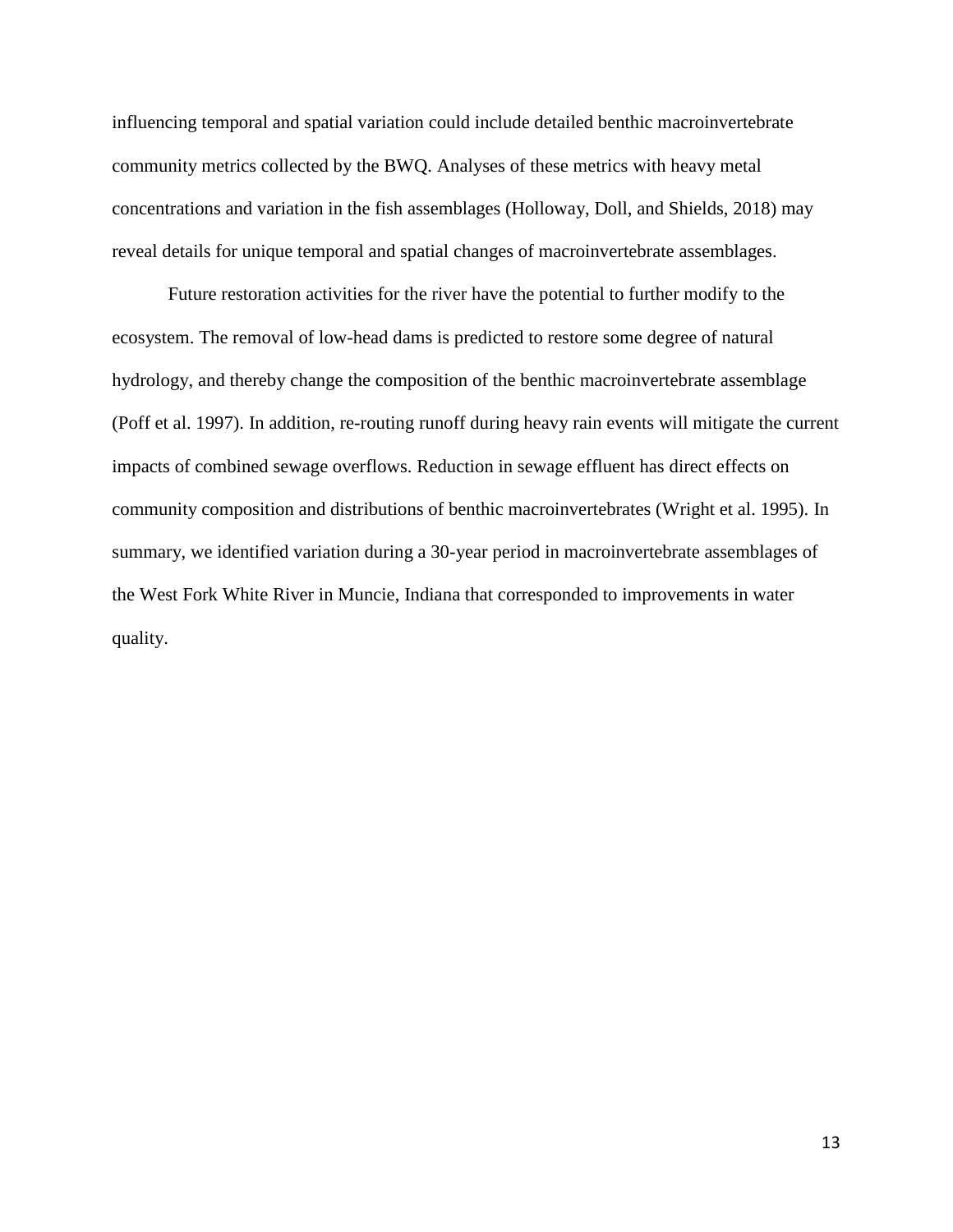### **References**

- Azrina, M.Z., Yap, C.K., Ismail, A.R., Ismail, A., and S.G. Tan. 2006. Anthropogenic impacts on the distribution and biodiversity of benthic macroinvertebrates and water quality of the Langat River, Peninsular Malaysia. Ecotoxicology and Environmental Safety, 64, 337- 347.
- Barbour, M.T., Gerritsen, J., Snyder, B.D., and J.B. Stribling. 1999. Rapid bioassessment protocols for use in streams and wadeable rivers: periphyton, benthic macroinvertebrates and fish. Washington, DC: US Environmental Protection Agency, Office of Water.
- Boelter, T., Stenert, C., Pires, M.M., Medeiros, E.S.F., and L. Maltchik. 2018. Influence of plant habitat types and the presence of fish predators on macroinvertebrate assemblages in southern Brazilian highland wetlands. Fundamental and Applied Limnology/Archiv für Hydrobiologie, 192, 65-77.
- Bowley, L.A. 2018. Bureau of Water Quality Annual Macroinvertebrate Community Report 2017. Muncie Sanitary District Bureau of Water Quality. https://cdn.zephyrcms.com/6ffc24bc-d6da-4ca0-897a-fa9f3da03c3f/-/inline/yes/amr-17 a.pdf.
- Bunch, A.R. and M.J. Bernot. 2011. Distribution of nonprescription pharmaceuticals in central Indiana streams and effects on sediment microbial activity. Ecotoxicology 20, 97-109.
- Buss, D.F., Baptista, D.F., Nessimian, J.L., and M. Egler. 2004. Substrate specificity, environmental degradation and disturbance structuring macroinvertebrate assemblages in neotropical streams. Hydrobiologia, 518, 179-188.
- Cairns, J. and J.R. Pratt. 1993. A history of biological monitoring using benthic macroinvertebrates. In: Rosenberg, D.M. and V.H. Resh (editors), Pp. 10-27 Freshwater biomonitoring and Benthic Macroinvertebrates.
- Chauret, C., Volk, C., Creason, R., Jarosh, J., Robinson, J., and C. Warnes. 2001. Detection of Aeromonas hydrophila in a drinking-water distribution system: a field and pilot study. Canadian Journal of Microbiology, 47, 782-786.
- Clarke, K.R. 1993. Non‐parametric multivariate analyses of changes in community structure. Australian journal of ecology, 18, 117-143.
- Conrad, R.C. 2017. Bureau of Water Quality Annual Industrial Pretreatment Report, 2017. Muncie Sanitary District Bureau of Water Quality. https://cdn.zephyrcms.com/809bdf31- 9513-422d-b9f1-e85598ec7be7/-/inline/yes/ apr-17.pdf
- Craddock, J.M., director. 1980. Stream Classification and Water Quality Assessment Program: Biological Classification with Methods and Data, 1976-1980. Muncie, Indiana. Division of Water Quality.
- Elliott, J.M. 2008. The ecology of riffle beetles (Coleoptera: Elmidae). Freshwater Reviews, 1, 189-203.
- Floury, M., Usseglio‐Polatera, P., Ferreol, M., Delattre, C., and Y. Souchon. 2013. Global climate change in large European rivers: long‐term effects on macroinvertebrate communities and potential local confounding factors. Global Change Biology, 19, 1085- 1099.
- Hauer, R.F. and V.H. Resh. 2011. Macroinvertebrates. In Hauer, R.F. and G.A. Lamberti. Methods in Stream Ecology, 2<sup>nd</sup> Edition. Pp. 465-488, Academic Press, Burlington, MA.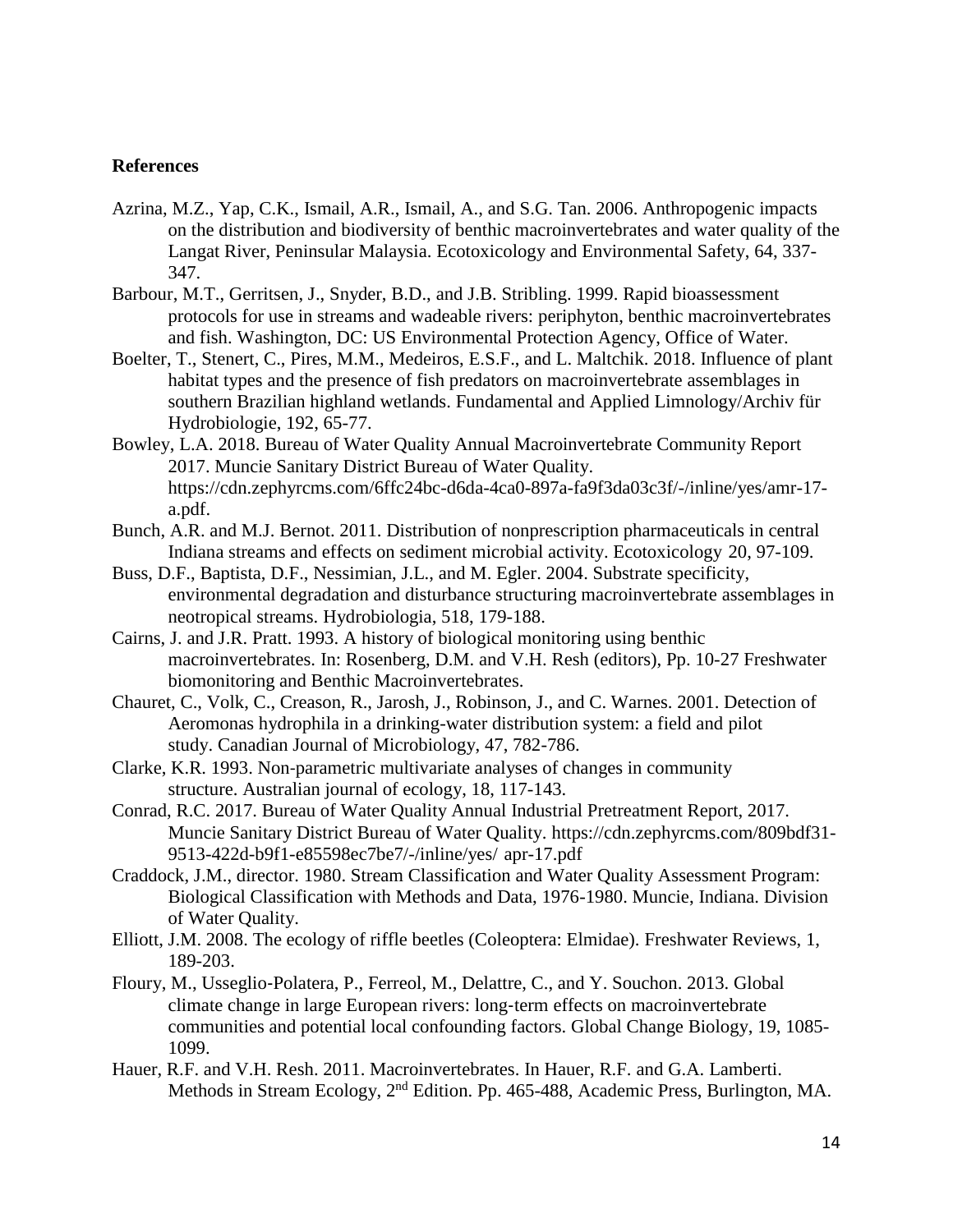- Jackson, J.K. and L. Füreder. 2006. Long-term studies of freshwater macroinvertebrates: a review of the frequency, duration and ecological significance. Freshwater Biology, 51, 591–603.
- Kenkel, N.C. and L. Orlóci. 1986. Applying metric and nonmetric multidimensional scaling to ecological studies: some new results. Ecology, 67, 919-928.
- Lynd, R.S. and H.M. Lynd. 1937. Middletown in transition: A study in cultural conflicts. Harcourt. Oxford.
- Martin, J.D., and R.A. Craig. 1990. Effects of Storm Runoff on Water Quality in the White River and Fall Creek, Indianapolis, Indiana, June through October 1986 and 1987. Report 89- 4185. Indianapolis, IN: U.S. Geological Survey.
- Martin, J.D., Crawford, C.G., Frey, J.W., and G.A. Hodgkins. 1996. Water Quality Assessment of the White River Basin, Indiana—Analysis of Available Information on Nutrients, 1980-92: U.S. Geological Survey Water Resources Investigations Report 96-4192. Indianapolis, IN: U.S. Geological Survey.
- McPeek, M.A. 1998. The consequences of changing the top predator in a food web: a comparative experimental approach. Ecological monographs, 68, 1-23.
- Merritt, R.W. and K.W. Cummins. 1996. An introduction to the aquatic insects of North America. Kendall Hunt. Dubuque.
- Nedeau, E.J., Merritt, R.W., and M.G. Kaufman. 2003. The effect of an industrial effluent on an urban stream benthic community: water quality vs. habitat quality. Environmental Pollution, 123, 1-13.
- Oksanen, J., Blanchet, F.G., Friendly, M. Kindt, R., Legendre, P., McGlinn, D., Minchin, P.R., O'Hara, B., Simpson, G.L., Solymos, P., Stevens, H.H., Szoecs, E., and H. Wagner. 2017. Community ecology package. R package version 2.4.2. https://CRAN.Rproject.org/package=vegan.
- Pletterbauer, F., Melcher, A., and W. Graf. 2018. Climate Change Impacts in Riverine Ecosystems. In Riverine Ecosystem Management. 203-223. Springer, Cham.
- Poff, N.L., Allan, J.D., Bain, M.B., Karr, J.R., Prestegaard, K.L., Richter, B.D., and J.C. Stromberg. 1997. The natural flow regime. BioScience, 47, 769-784.
- R Core Team. 2016. R: A language and environment for statistical computing. Vienna: R Foundation for Statistical Computing. http://www.R-project.org/.
- Resh, V.H., Norris, R.H. and M.T. Barbour. 1995. Design and implementation of rapid assessment approaches for water resource monitoring using benthic macroinvertebrates. Australian Journal of Ecology, 20, 108–121.
- Resh, V.H., Brown, A.V., Covich, A.P., Gurtz, M.E., Li, H.W., Minshall, G.W., Reice, S.R., Sheldon, A.L., Wallace, J.B., and R.C. Wissmar.1988. The role of disturbance in stream ecology. Journal of the North American Benthological Society, 7, 433-455.
- Resh, V.H., Bêche, L.A., and E.P. McElravy. 2005. How common are rare taxa in long-term benthic macroinvertebrate surveys?. Journal of the North American Benthological Society, 24, 976-989.
- Richards, C., Host, G.E., and J.W. Arthur. 1993. Identification of predominant environmental factors structuring stream macroinvertebrate communities within a large agricultural catchment. Freshwater Biology, 29, 285-294.
- Stone, M.K. and J.B. Wallace. 1998. Long-term recovery of a mountain stream from clear-cut logging: the effects of forest succession on benthic invertebrate community structure. Freshwater Biology, 39, 151-169.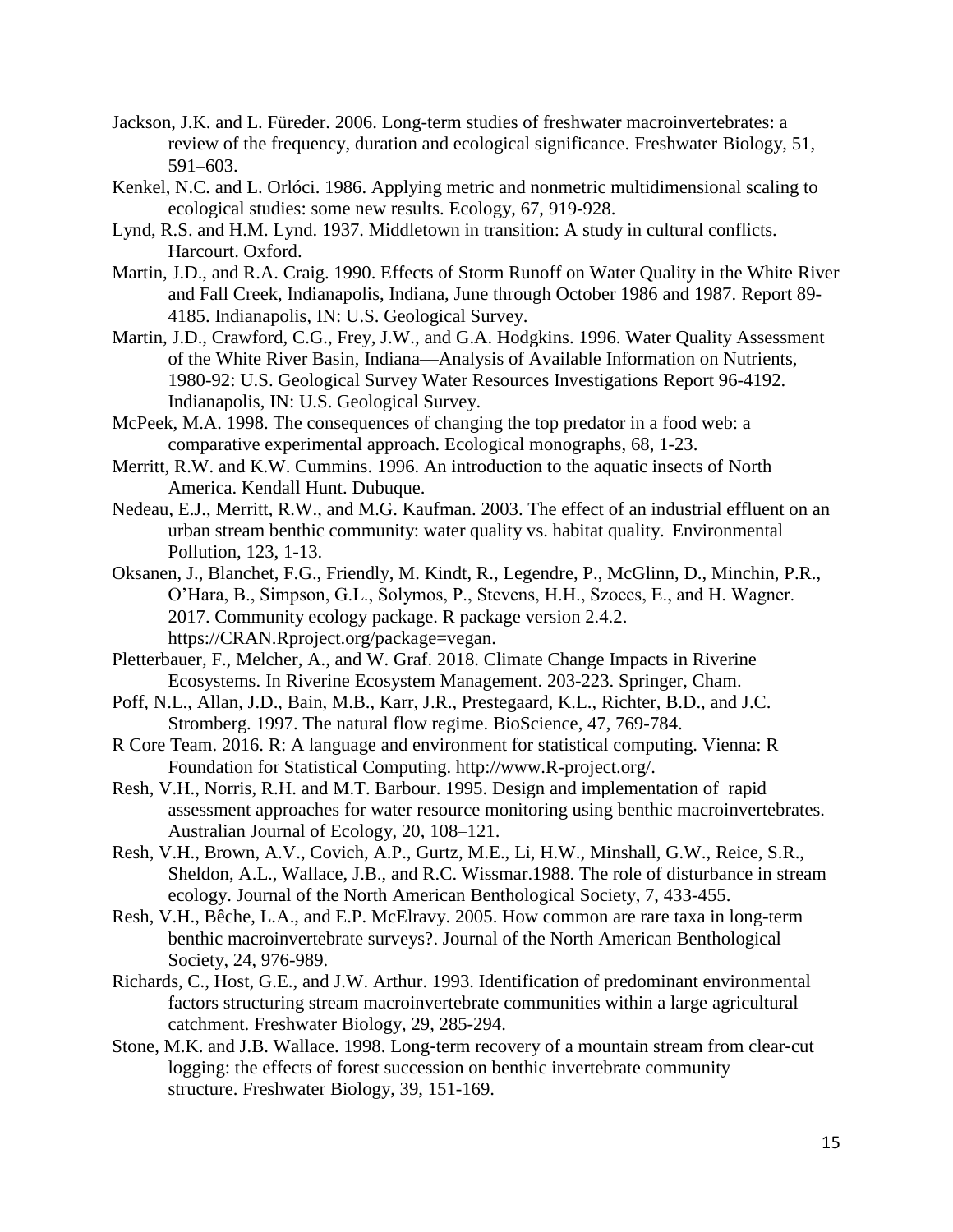- Shimba, M. J., Mkude, I. T., & Jonah, F. E. 2018. Impacts of waste on macroinvertebrate assemblages of Msimbazi River, Tanzania. International Journal of Biodiversity and Conservation, 10, 106-116.
- Tamney, J.B. and S.D. Johnson. 1983. The moral majority in Middletown. Journal for the Scientific Study of Religion, 22, 145-157.
- Tedesco, L.P., Hoffmann, J., Bihl, L., Hall, B.E., Barr, R.C., and M. Stouder. 2011. Upper White River Watershed Regional Watershed Assessment and Planning Report. Center for Earth and Environmental Science, IUPUI: Indianapolis, IN, USA.
- Usseglio-Polatera, P. and J.N. Beisel. 2002. Longitudinal changes in macroinvertebrate assemblages in the Meuse River: anthropogenic effects versus natural change. River Research and Applications, 18, 197–211.
- Vaughan, I.P., and S.J. Ormerod. 2012. Large‐scale, long‐term trends in British river macroinvertebrates. Global Change Biology, 18, 2184-2194.
- Veach, A.M. and M.J. Bernot. 2011. Temporal variation of pharmaceuticals in an urban and agriculturally influenced stream. Science of the Total Environment, 409, 4553-4563.
- Wright, I.A., Chessman, B.C., Fairweather, P.G., and L.J. Benson. 1995. Measuring the impact of sewage effluent on the macroinvertebrate community of an upland stream: the effect of different levels of taxonomic resolution and quantification. Australian Journal of Ecology, 20, 142-149.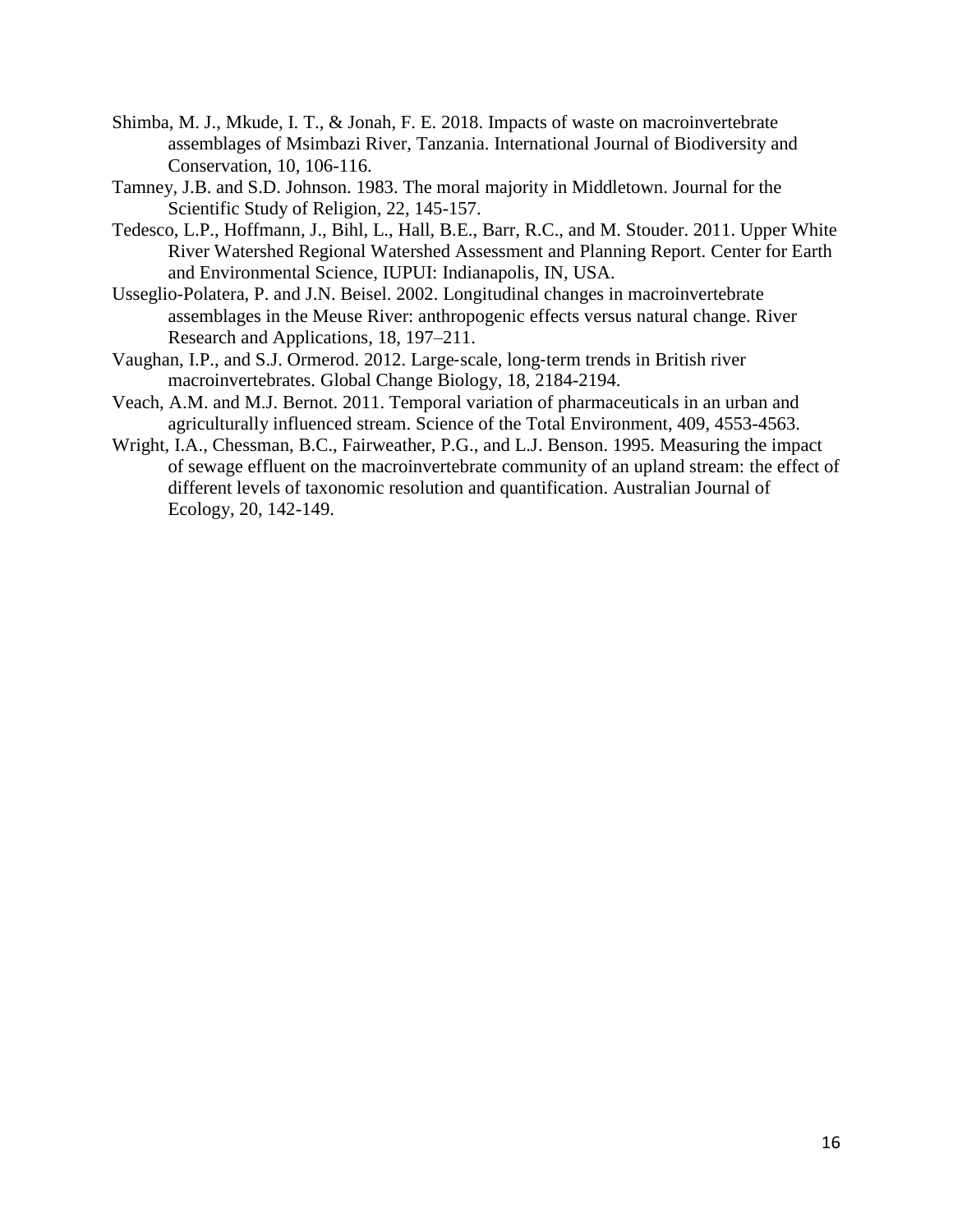**Fig. 1** Sample sites on the mainstem West Fork White River for benthic macroinvertebrate from 1979-2015. Sites are black dots and the ellipsis approximates Muncie city limits.

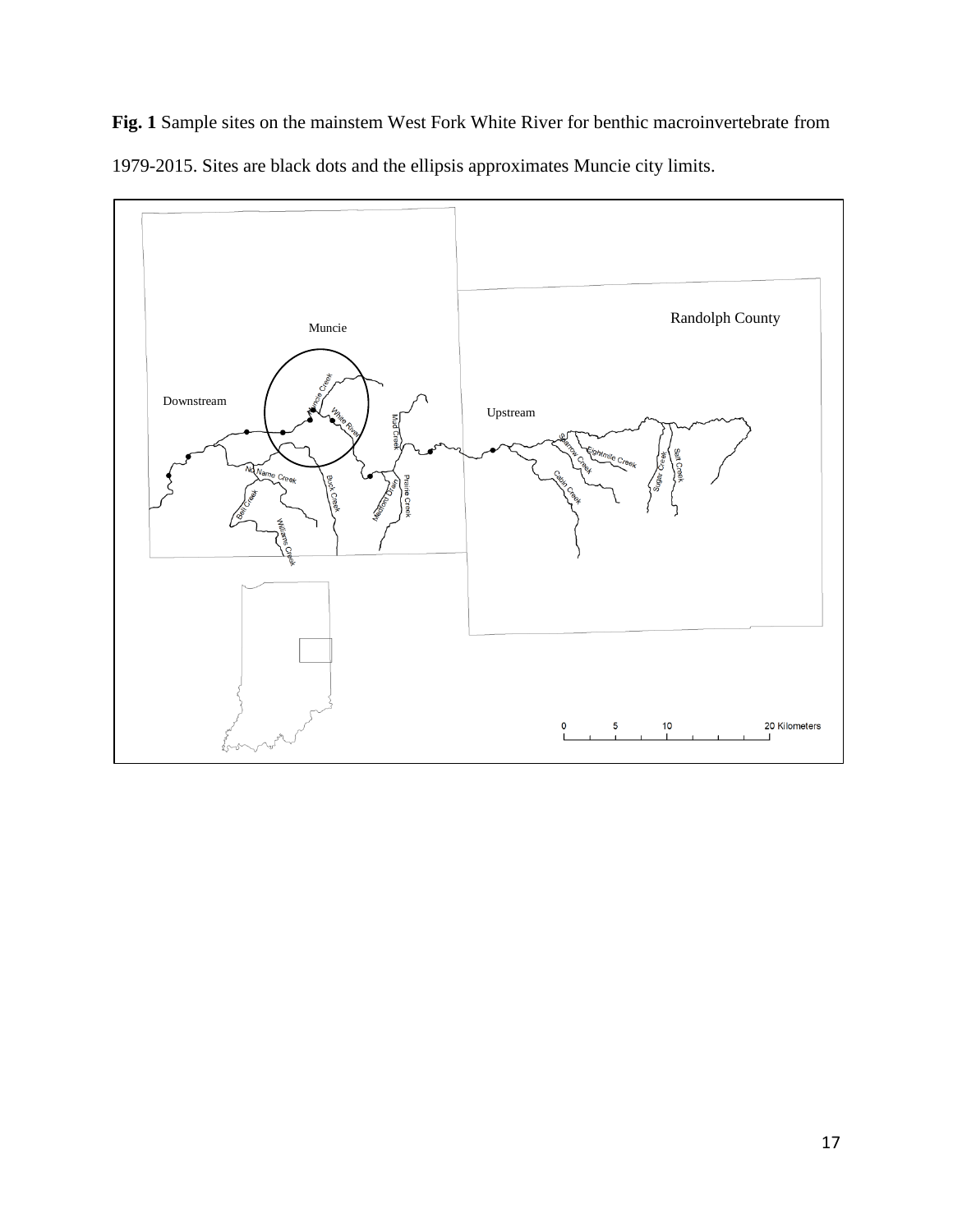**Fig. 2** Taxa richness of benthic macroinvertebrates in annual collections on the mainstem West Fork White River 1979-2015.

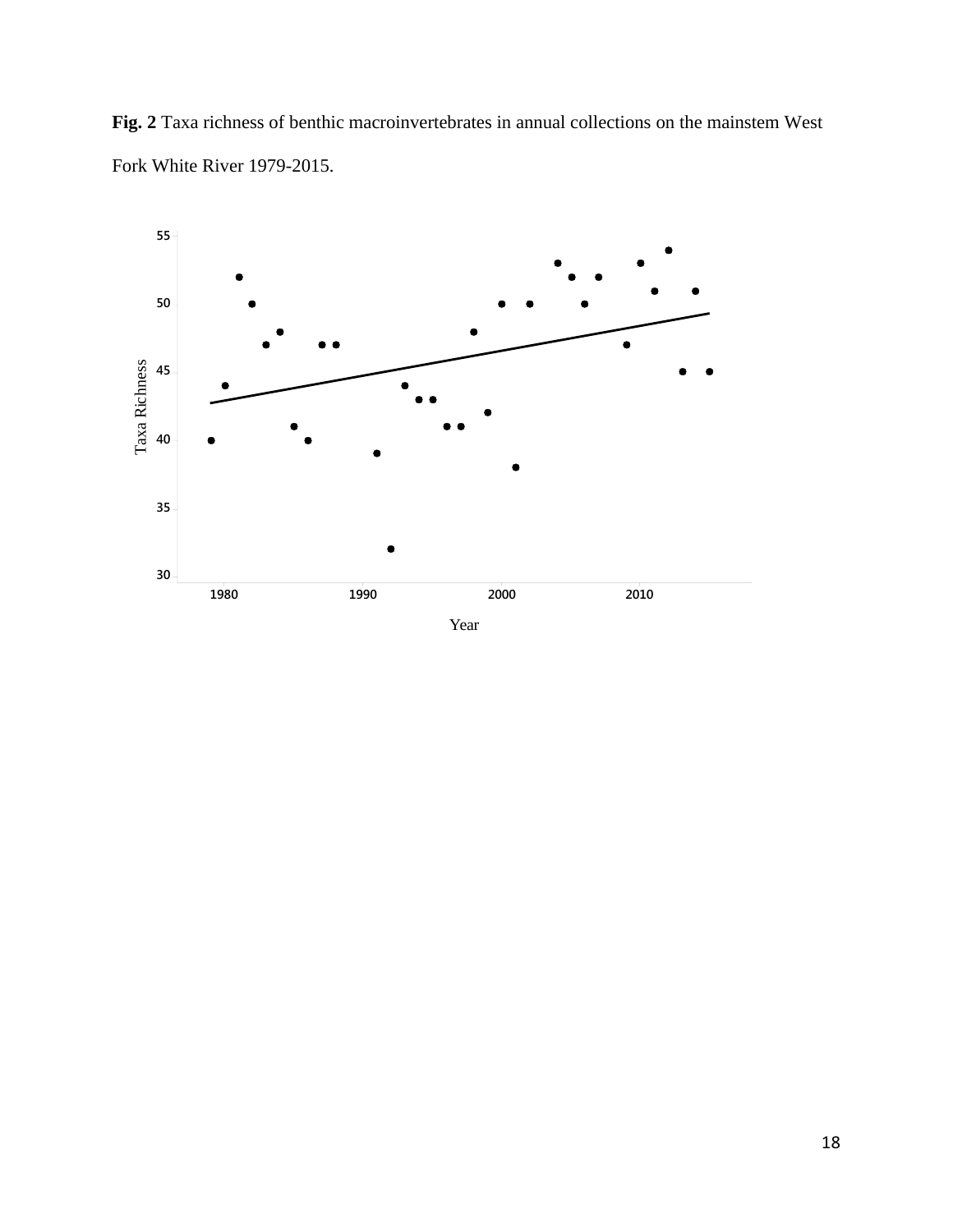**Fig. 3** Non-metric multidimensional scaling biplot of temporal trends in macroinvertebrate assemblages for 1979-2015 West Fork White River. Decades are represented by ellipses, families are indicated by red crosses. Highest loading score taxa are indicated on axes.

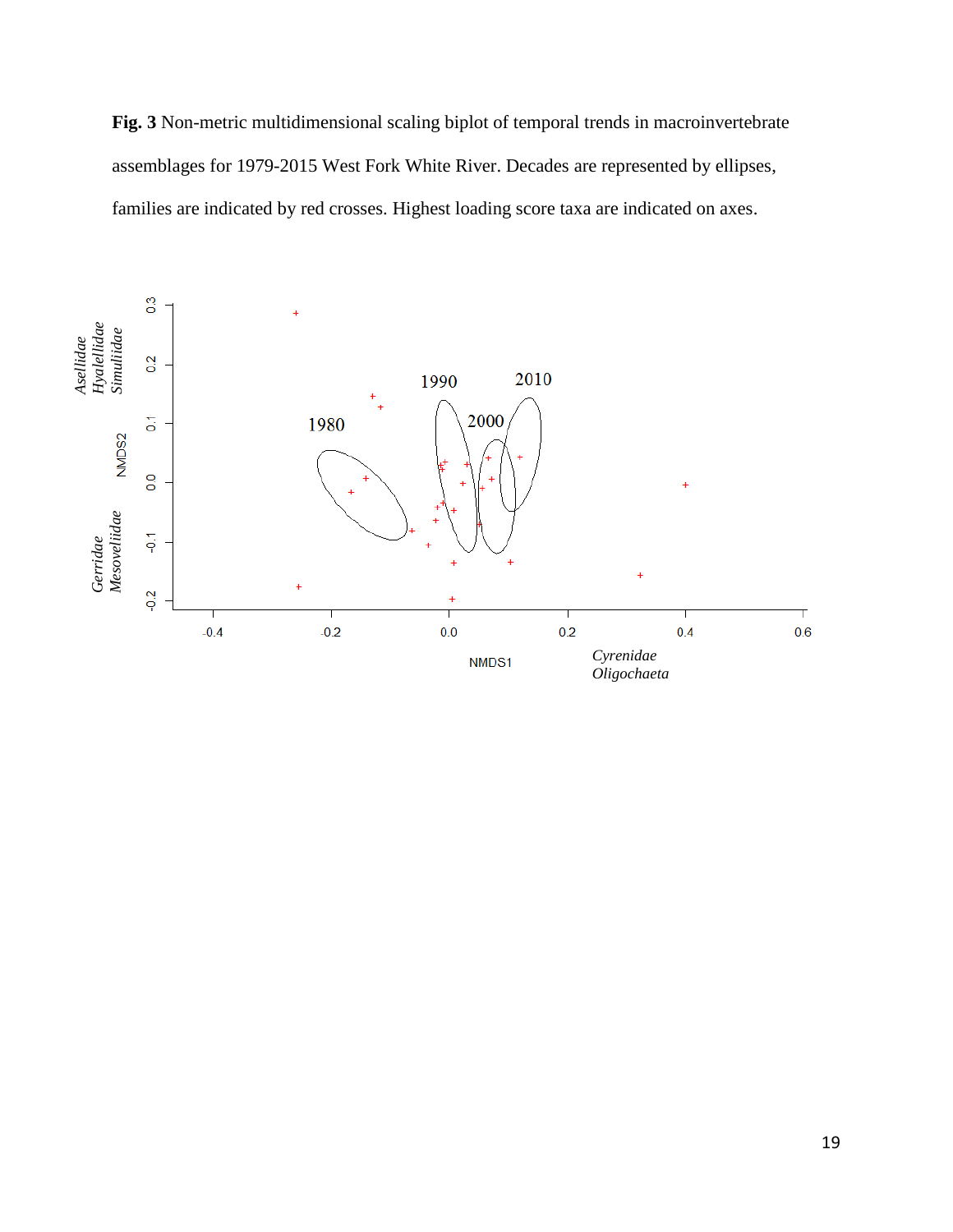

**Fig. 4** Decadal time series plot of mean relative abundance of dominant benthic macroinvertebrate families of the West Fork White River.

Year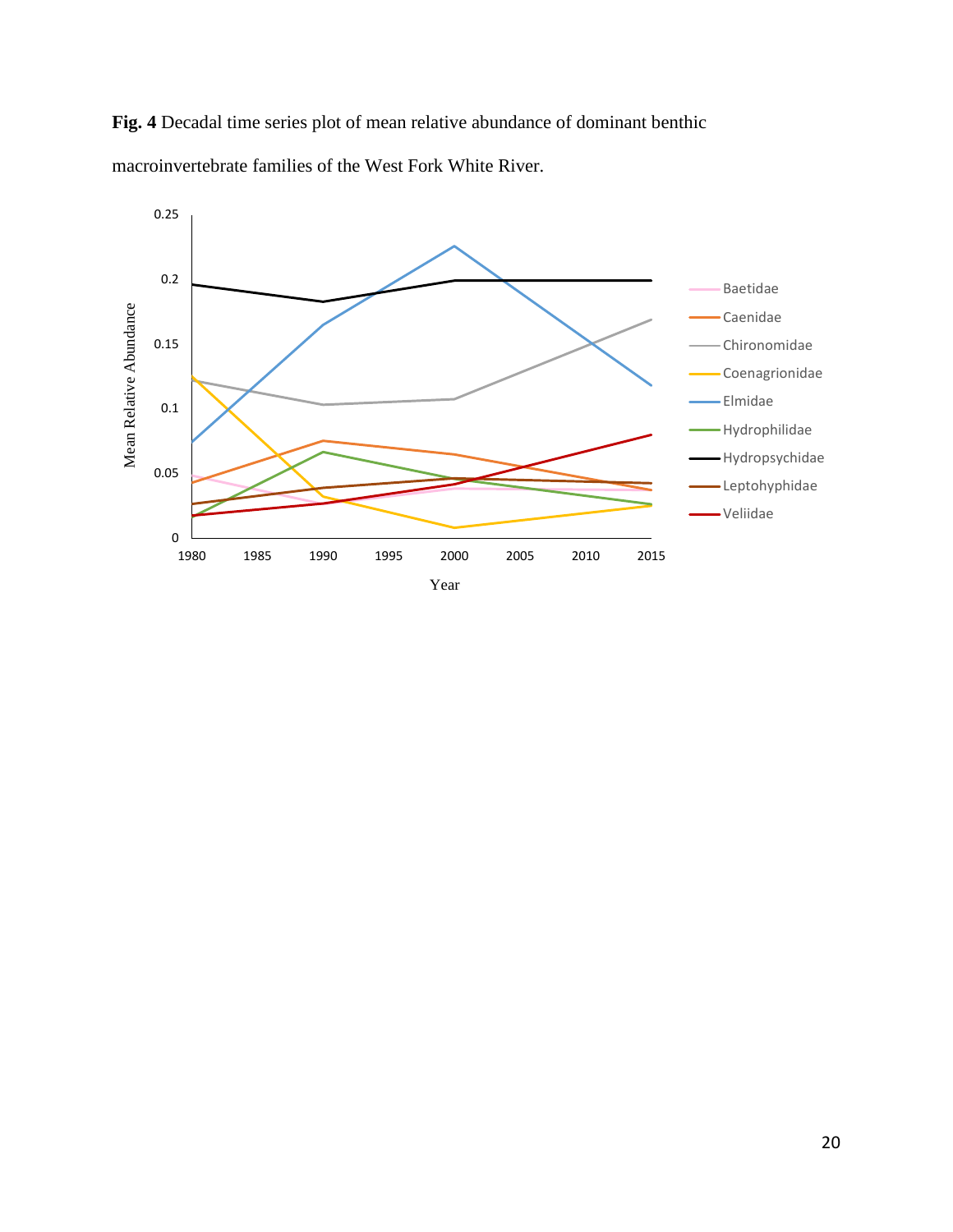**Fig. 5** Non-metric multidimensional scaling biplot of macroinvertebrate assemblages of the West Fork White River 1979-2015. Families are indicated by red crosses and ellipses represent different river locations. Highest loading score taxa are indicated on axes.

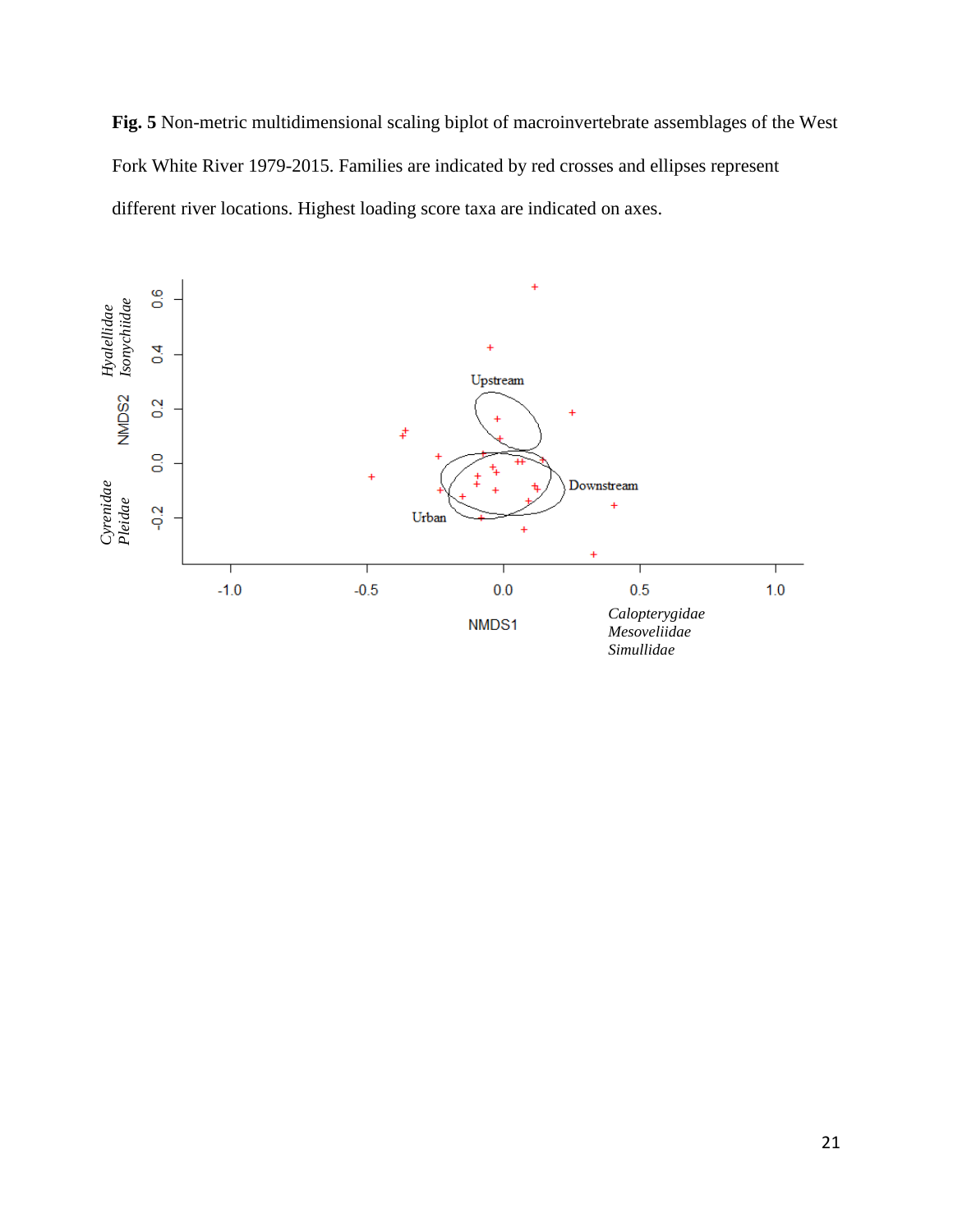**Fig. 6** Mean relative abundance of *Elmidae* and *Hydropsychidae* by river reach for samples collected 1979-2015.



22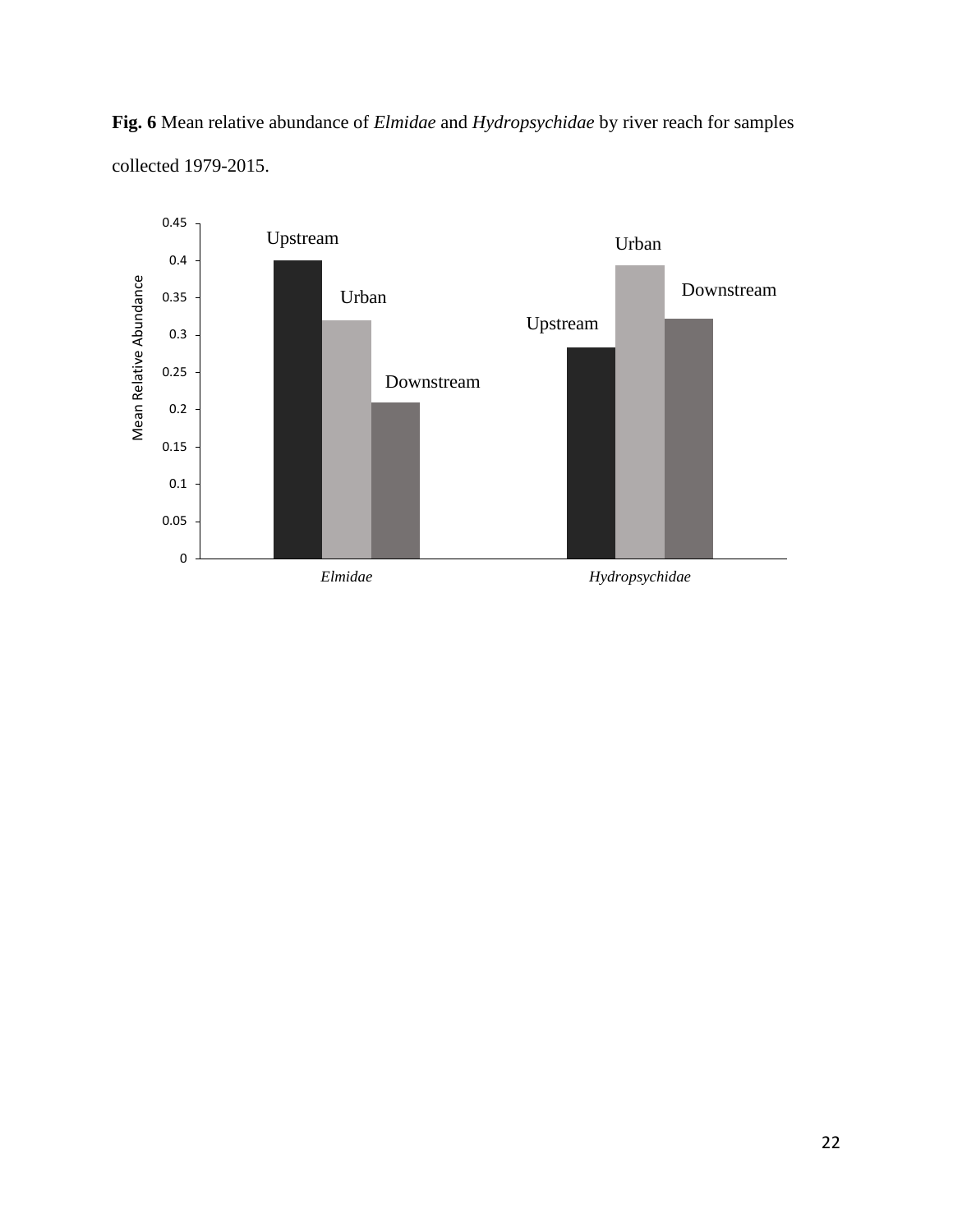

**Fig. 7** Non-metric multidimensional scaling biplots of temporal trends by river reach for benthic macroinvertebrates of the West Fork White River. Highest loading score taxa are indicated on